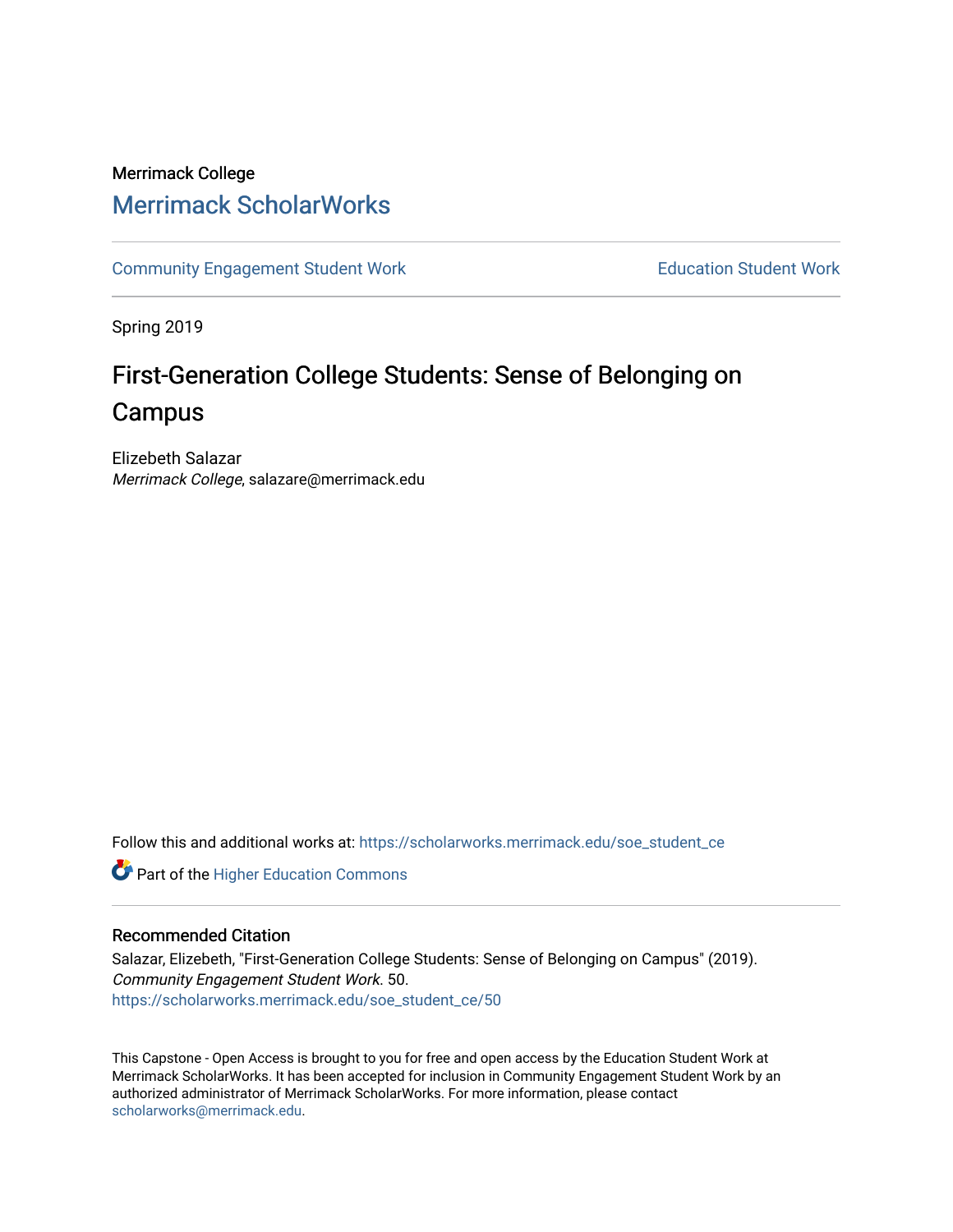Elizebeth Salazar

First-Generation College Students: Sense of Belonging on Campus

**May 2019** 

Merrimack College

MERRIMACK COLLEGE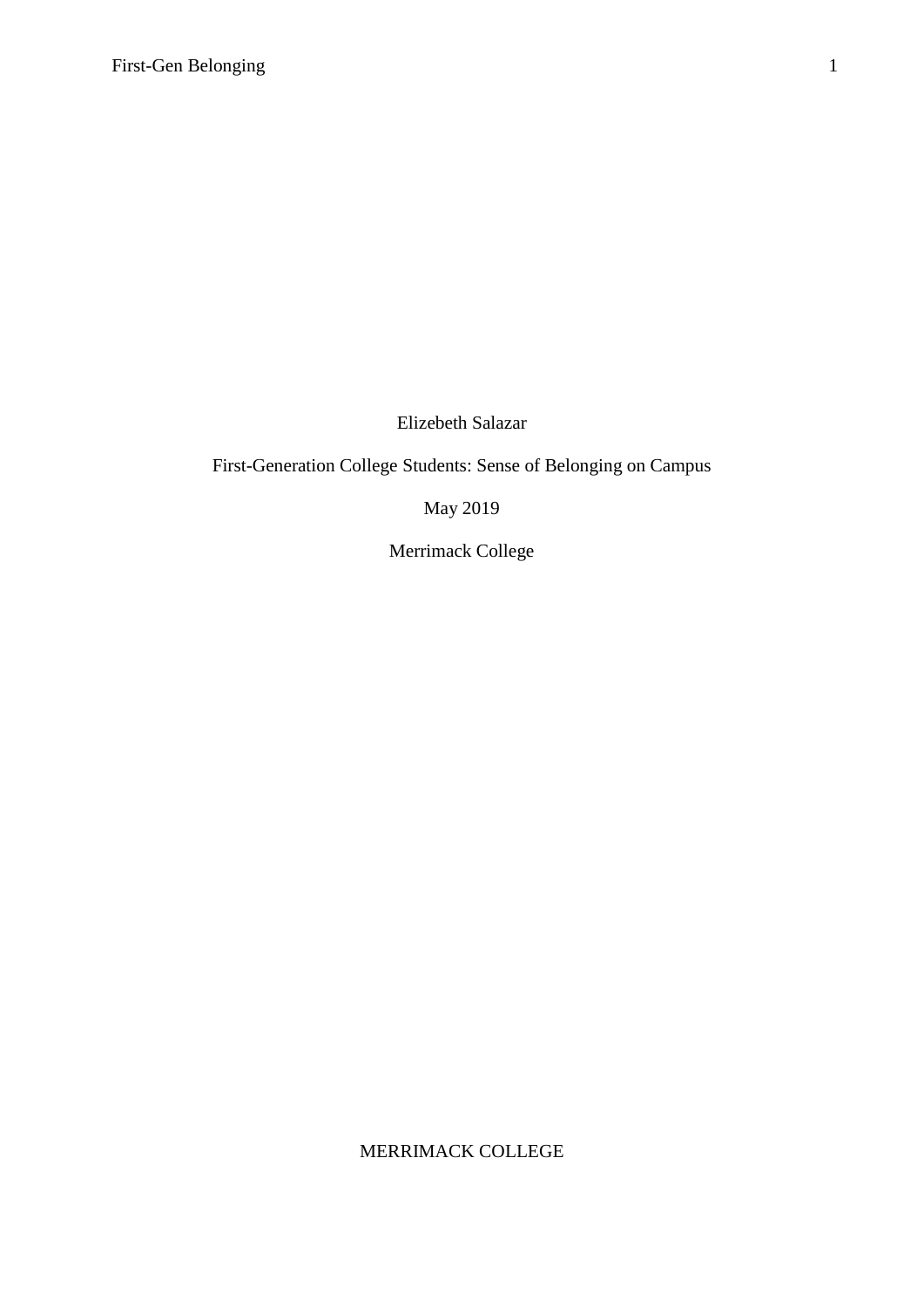#### MERRIMACK COLLEGE

#### **CAPSTONE PAPER SIGNATURE PAGE**

# CAPSTONE SUBMITTED IN PARTIAL FULFILLMENT OF THE REQUIREMENTS FOR THE DEGREE

# **MASTER OF EDUCATION**

 $\mathbb{N}$ 

#### **COMMUNITY ENGAGEMENT**

CAPSTONE TITLE: First-Generation College Students: Sense of Belonging on Campus

**Elizebeth Salazar AUTHOR:** 

THE CAPSTONE PAPER HAS BEEN ACCEPTED BY THE COMMUNITY ENGAGEMENT PROGRAM IN PARTIAL FULFILLMENT OF THE REQUIREMENTS FOR THE DEGREE OF MASTER OF EDUCATION IN COMMUNITY ENGAGEMENT.

Audrey Falk, Ed.D. DIRECTOR, COMMUNITY **ENGAGEMENT** 

Quarey Faele 5/10/19

Sean McCarthy, M.Ed. **INSTRUCTOR, CAPSTONE COURSE** 

SIGNATURE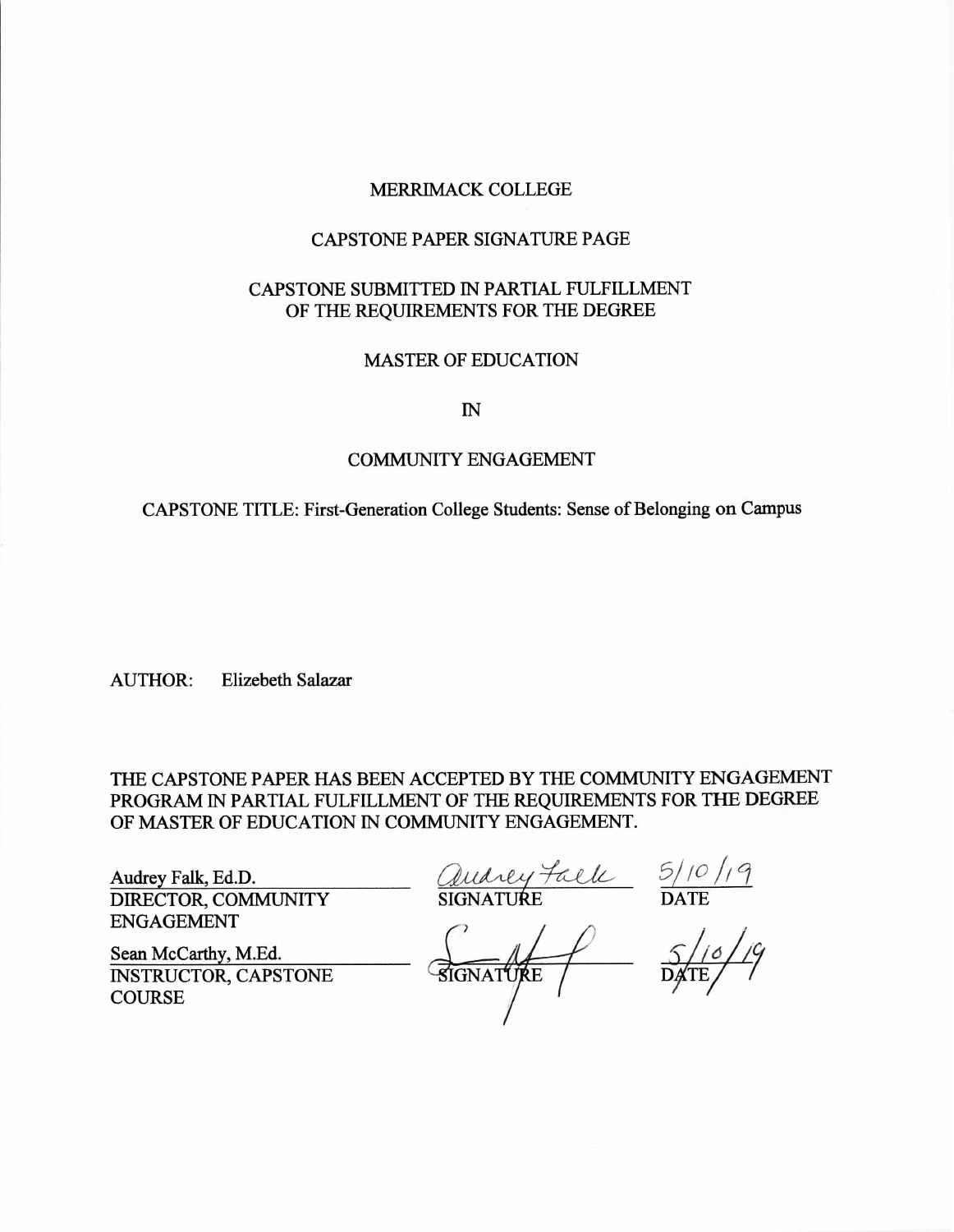#### Acknowledgements

I would like to thank all those that contributed to my learning, brainstorming, and processing during this capstone.

Thank you to the Community Engagement program for creating a unique experience for

learning to occur. To my capstone advisor, Dr. Sean McCarthy, my deepest gratitude for your support and guidance during my capstone.

To my siblings, mom, dad, grandparents, and family, thank you for always supporting my educational purists.

To my best friend, thank you for creating such a supportive environment for my capstone to form and for all you have done in my master's degree process.

As a first-generation college student and graduate, this paper holds a special place in my heart to process my experiences and the experiences of other first-generation college students who I have met in my educational journey.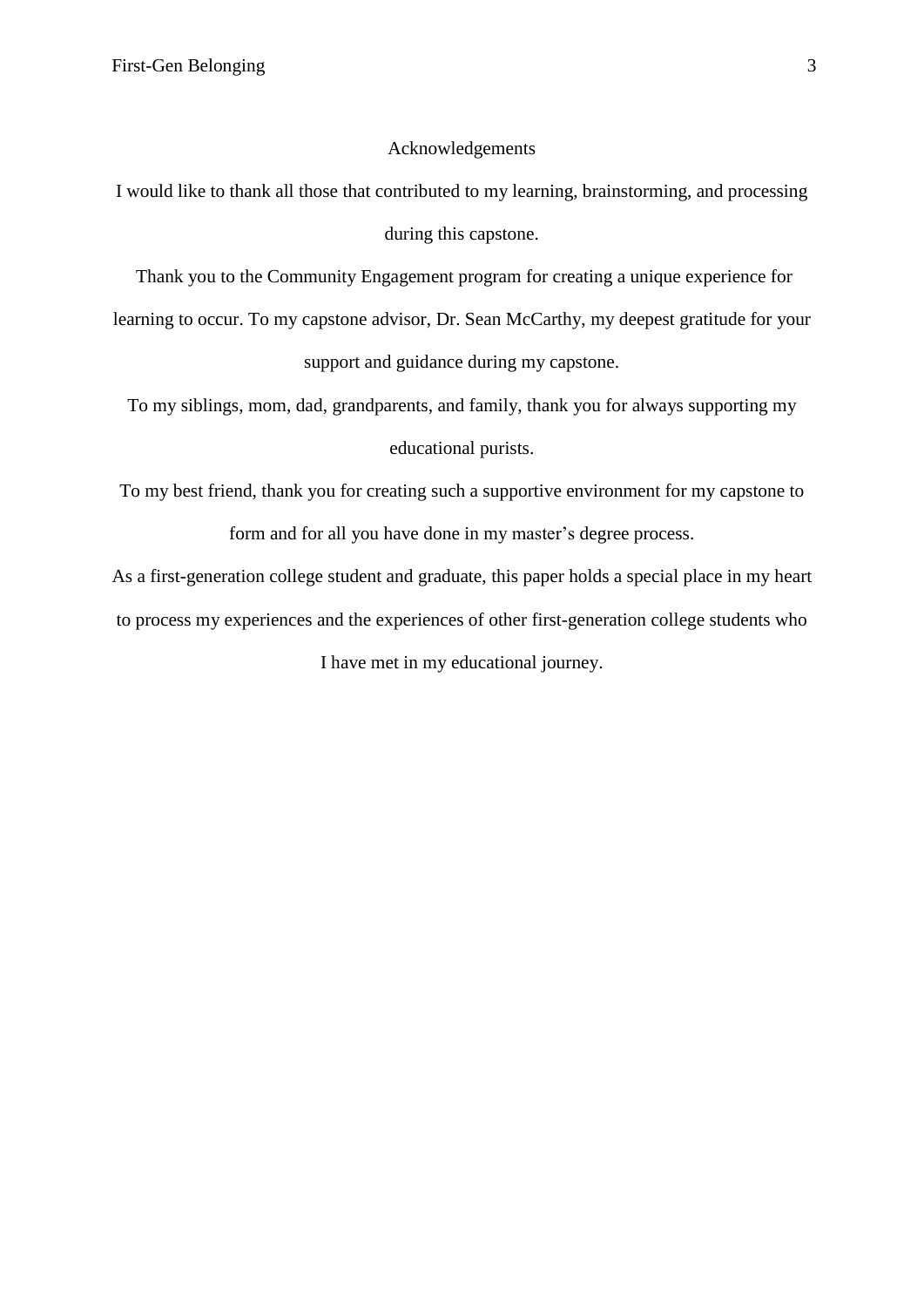# **Abstract**

This if from the policy track for the Community Engagement capstone pathway. First-generation college students have grown in numbers on college campus' but continue to be a population that has lower completion numbers for their bachelor's degree. TRIO and other first-generation college programming on college campus' can contribute to better success of this population. However, first-generation college student's sense of belonging should be added to campus' initiatives to promote better retention of students.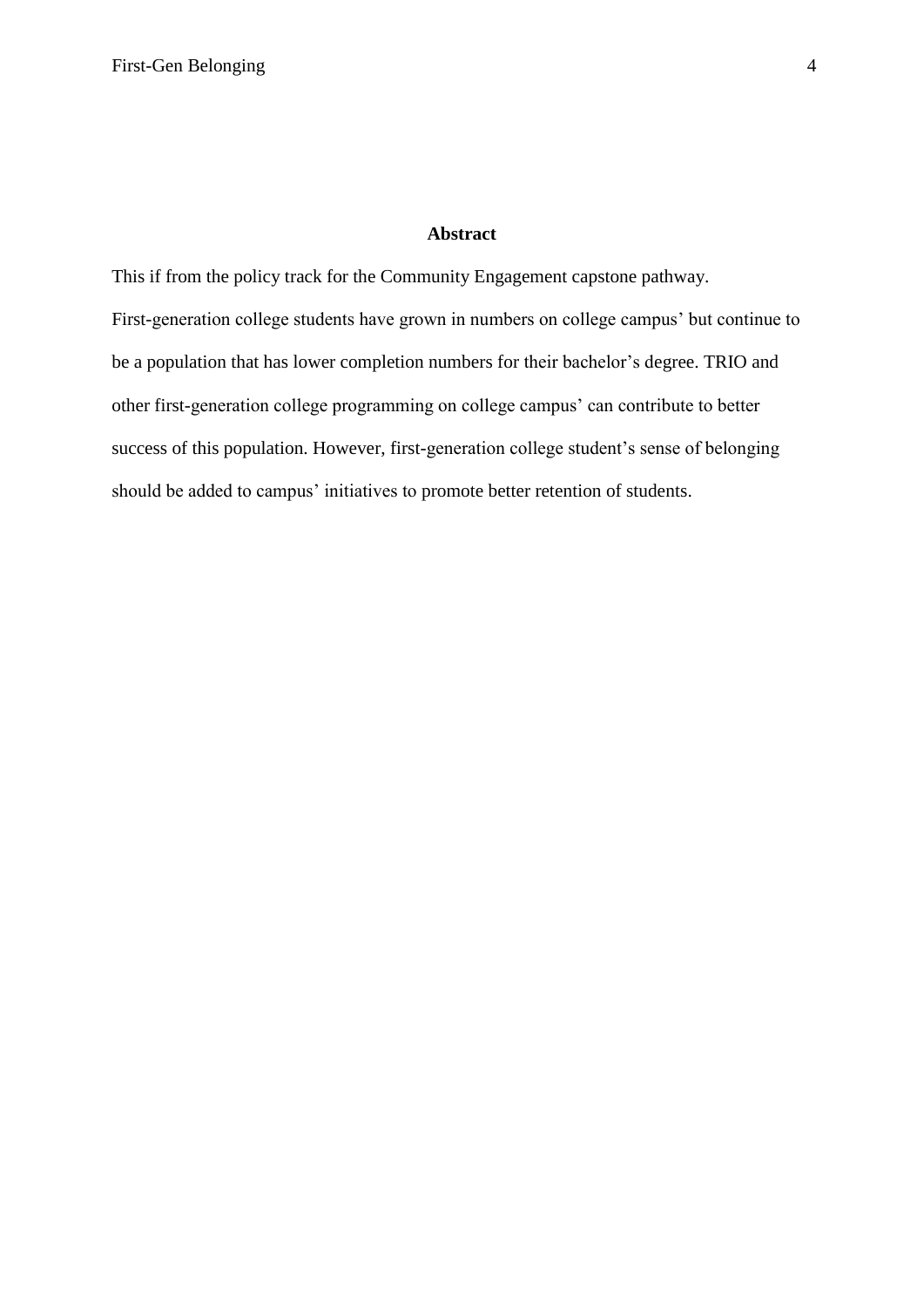# Table of Contents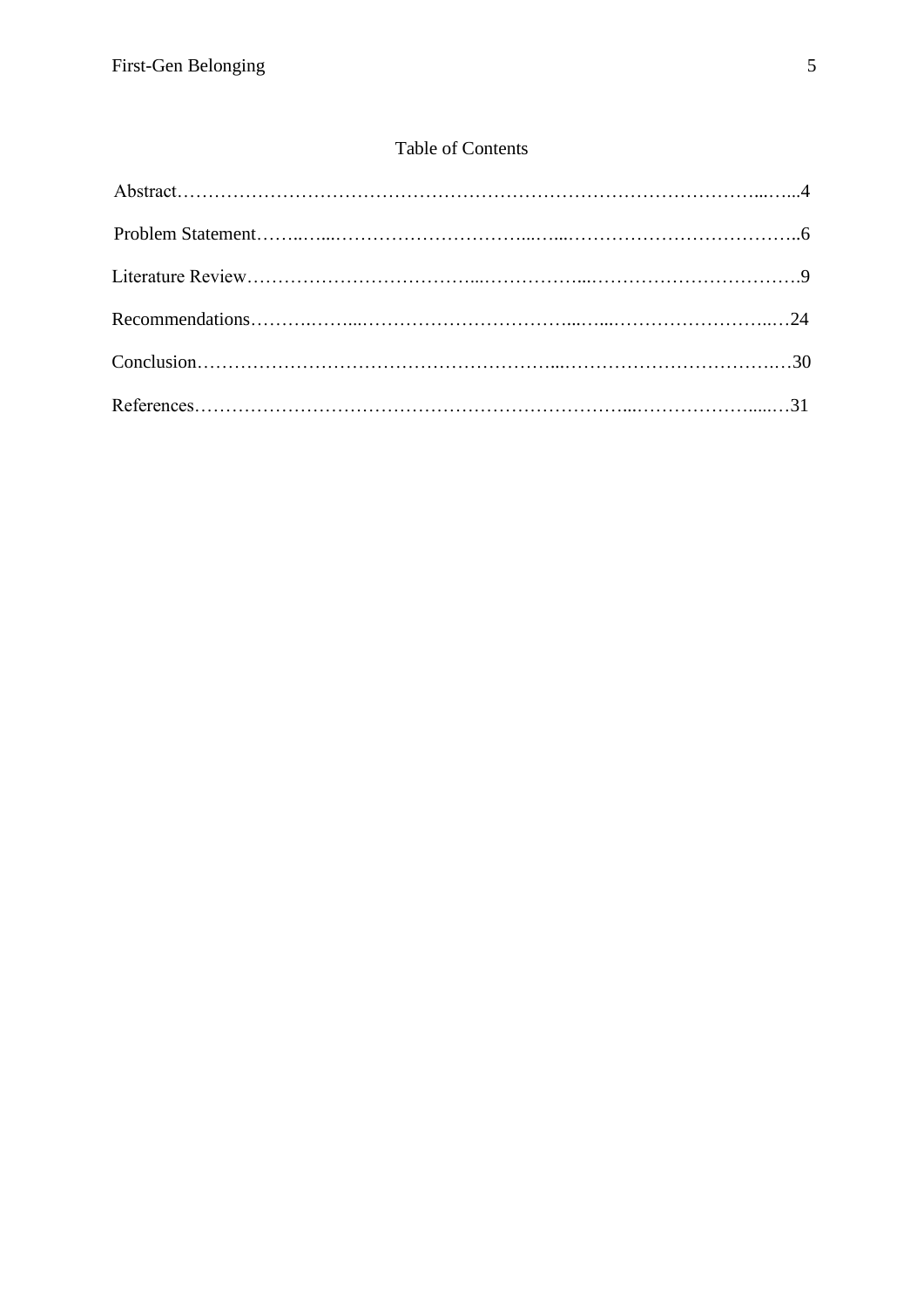#### **Problem Statement**

Going to college has been found to have more benefits in today's society. Those that are college graduates earn \$1 million more over their lifetimes as opposed to high school diploma holders (Cheeseman & Newburger, 2002; Baum, Ma, & Payea, 2013). In addition, 33.3% of first-generation college students drop out of by their third year of college. (Carenvale, Smith, & Strohl, 2013). Within the job force, 14% of jobs require some college education and 30% require a bachelor's degree (Carenvale, Smith, & Strohl, 2013). For the vast array of minority students, being retained in college until completion requires more assistance then an admissions acceptance (National Center for Education Statistics [NCES], 2018; Strayhorn, 2014). The United States continues to face issues of attrition within their colleges (National Center for Education Statistics [NCES], 2018; Strayhorn, 2014).

First-generation college students are one group that are identified as a concern for lacking degree attainment after entering college (National Center for Education Statistics [NCES], 2018). First-generation college students are defined as individuals who are the first in their family to go to college. The term was first coined in the 1965 Higher Education Act (Higher Education Act, 1965). This can be one or both parents who have not attained a degree themselves. College Board defines first-generation students as those who "come from families with low incomes or from middle- or higher-income families without a college-going tradition" (College board). College Board states that first-generation students can come from any income background, but because of the college going tradition not in their family, they later become a group that is disadvantaged. 75% of students with college educated parents attained a college degree in comparison with 48% of first-generation college students attaining a degree (U.S. Department of Education, National Center for Education Statistics,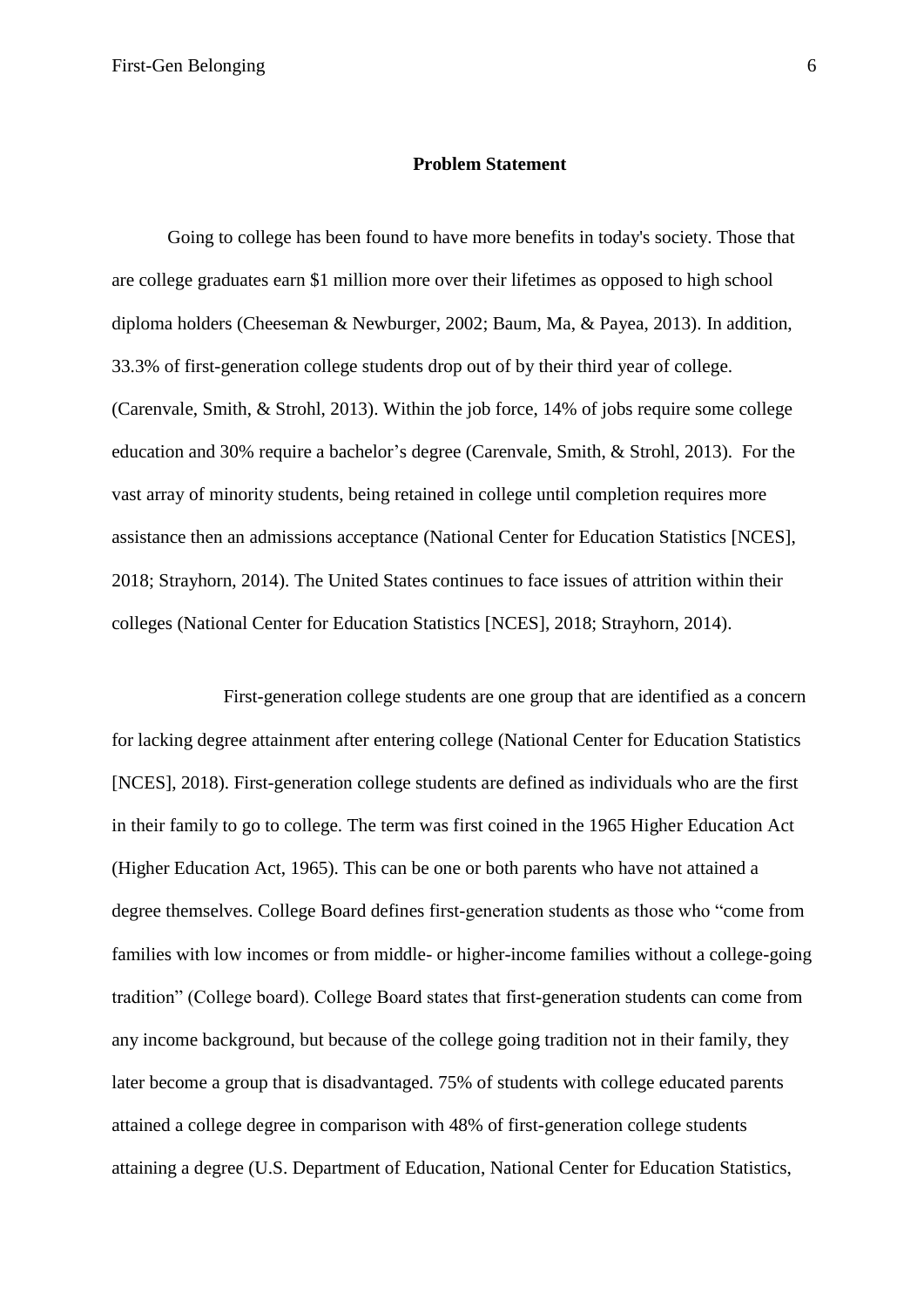2004). There is a discrepancy between students who have parents who went to college and those that did not, showing a 27% difference in degree completion and this statistic shows their need for more support. In addition, they face difficulty being retained before their last year of college; of students with parents who have a degree dropped out by year three (U.S. Department of Education, 2004). More college students that are not first-generation complete their degree.

Students who do not have a parent that completed college face different obstacles. As cliché as it is, first-generation kids are trail blazers. No one else in their family knows where they are going through. They have guidance from outside sources, but their internal support system likely lacks an awareness about what they are going through. Often, students who are first-generation college students lack the social capital to navigate or understand the structure of higher education institutions (Brand & Hooker, 2010). They face obstacles of belonging, just as every college student does on campus, but they also face belonging obstacles in their families. Social belonging, academic readiness, and understanding their social capital are just a couple of needs for this population (Brand  $\&$ Hooker, 2010). Navigating college academics is also challenging, as they do not have anyone in their family who has gone through the tough courses they are going through. In addition, the college climate and system are difficult to navigate, leaving students lost as to where to find resources. First-generation college students may struggle with navigating the campus physically, locating their classes or their professor's offices. They also may encounter having seeking help, knowing when to contact a tutor or their course's teacher's assistant or their professor. Sometimes those that identify as first-generation are minorities, people with disabilities, or low income also, bringing other factors that interact with being firstgeneration. Finding a support system on campus, faculty or staff to guide them, and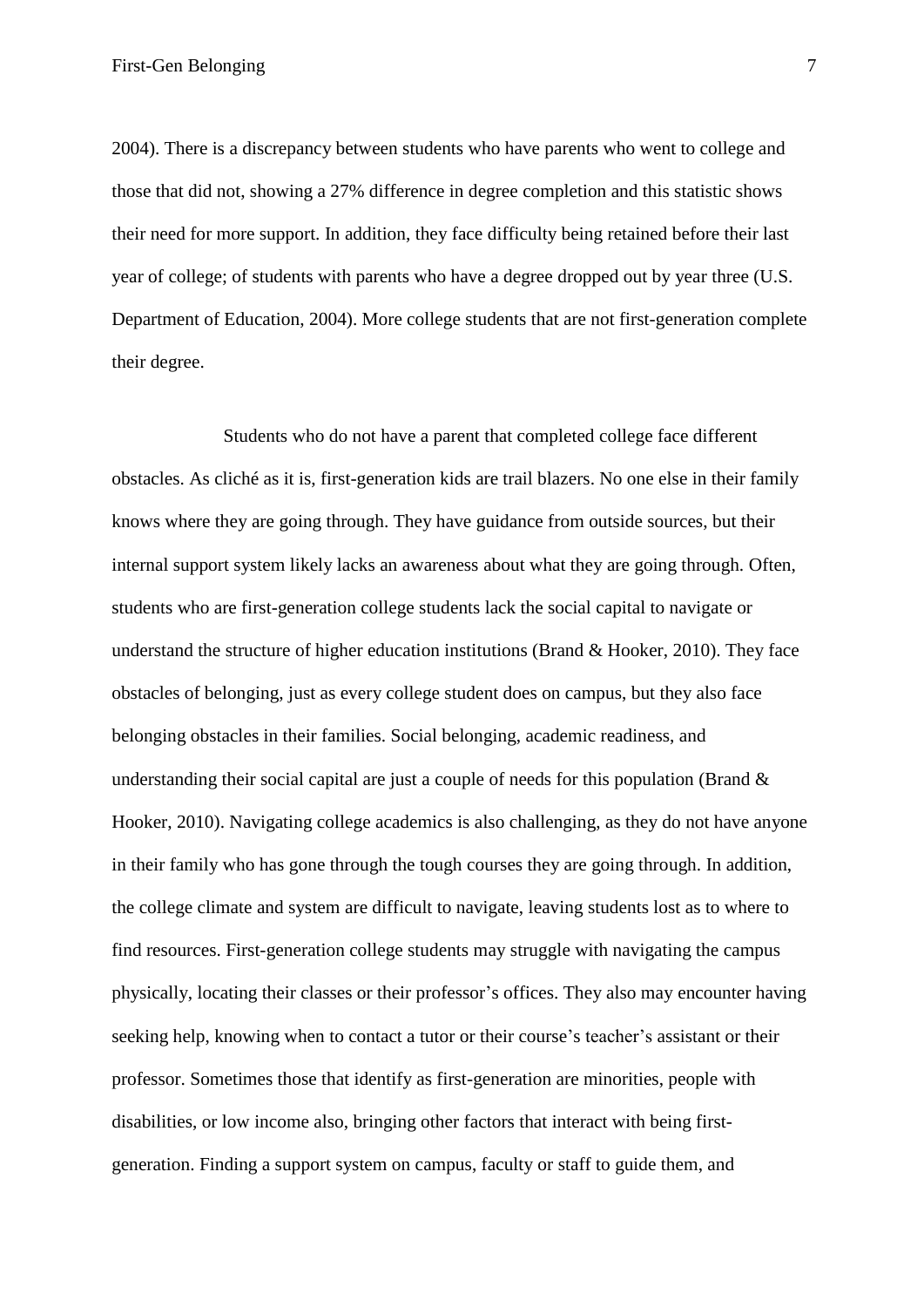furthering their education can be difficult when a university does not provide a program for them to take part in.

As colleges attempt to increase the diversity and demographics of their campus, by admitting a greater number of first-generation college students to their student body, then they must make greater efforts to incorporate programming and resources that supports the success and completion rates of those students. Universities and colleges will be adept with the resources and understanding of how to retain students who come from firstgeneration or minority background to ensure them the best support system to have achievement. However, requiring universities to implement programming regardless of funding from the Higher Education Act will allow success of these institutions and allow them to better serve their students. One existing program, the TRIO Student Success Services, needs further funding to better serve college first-generation students entering. In addition, the wider campus needs to increase students sense of belonging, which can be done through the Culturally Engaging Campus Model.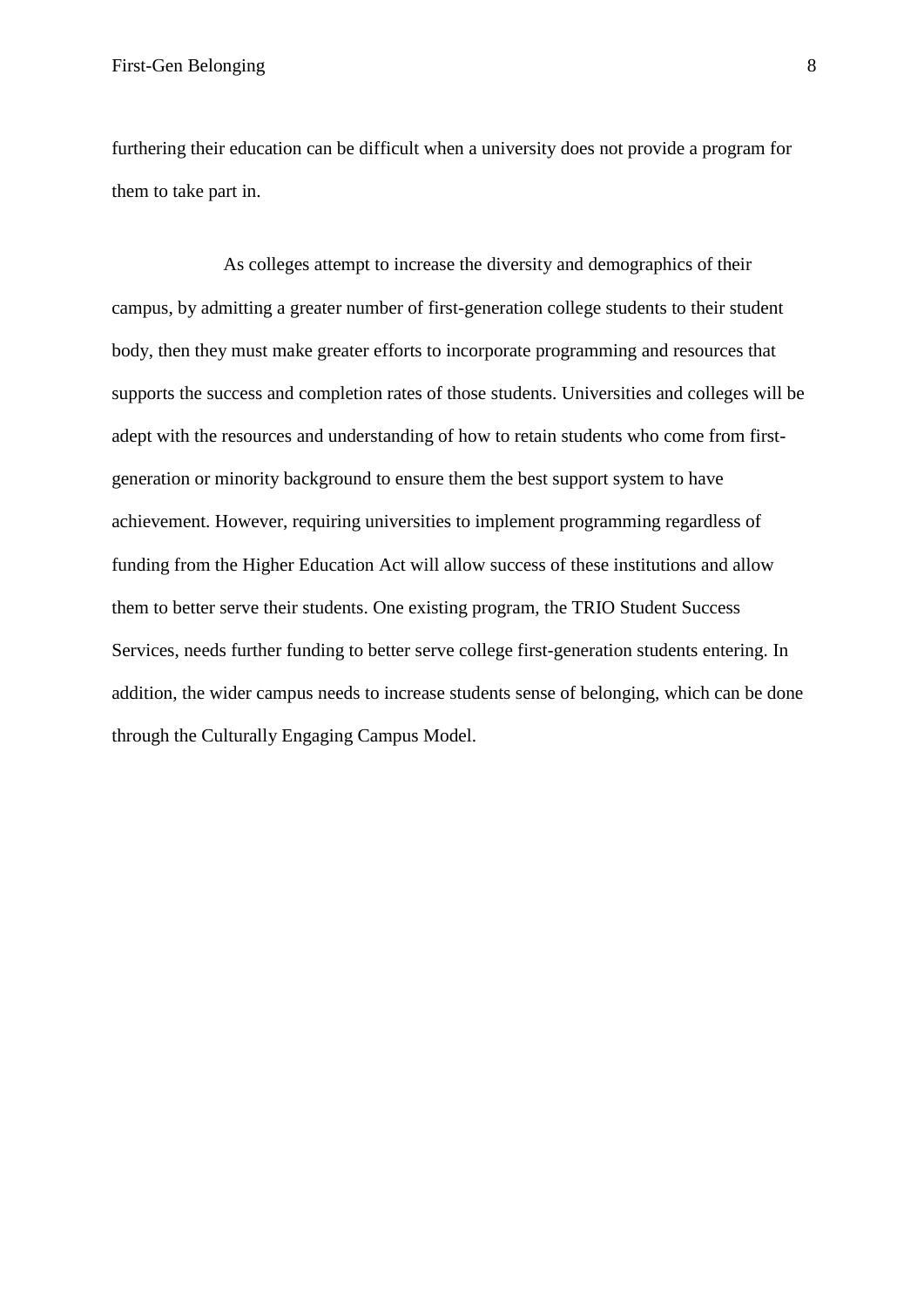#### **Literature Review**

The term "first generation college student" was coined in federal policy through the institution of the TRIO program by the 1965 Higher Education Act (Higher Education Act, 402A. 20 U.S.C. 1070a–11). First-generation college students are the new wave of students trying to access higher education. College degree attainment is found to be necessary in the growing workforce. First-generation college students would benefit from the attainment of a college degree.

While a college degree is important for improving income, colleges were not seeing high levels of first-generation college students completing their degrees. There is a 15% gap in third year persistent rates in first and second-generation college students, for bachelor's degree attainment (Warburton, Bugarin, & Nunez 2001). This means that students who are first- and second-generation college students, are less likely to complete their first three years of college. The student's decision not to continue and not completing their degree is important because if first- and second-generation college students do not complete their degree, they are not eligible for a more skilled job. Today, further implications of not completing their degree means that these students may have debt with no degree to help them achieve a better job. Helping first-generation students not only stay within college but attain their degree would allow for these students to have numerous social and societal gains.

To begin, the history of student support focused primarily on academics rather than overall college preparation. People saw that first-generation college students were coming into higher education with less academic preparation and lower scores on standardized tests (Mulvaney Hoyer & Redford, 2017). First-generation college students were shown to come from families with less income and as a result had to learn to be acculturated (Terenzini et al.,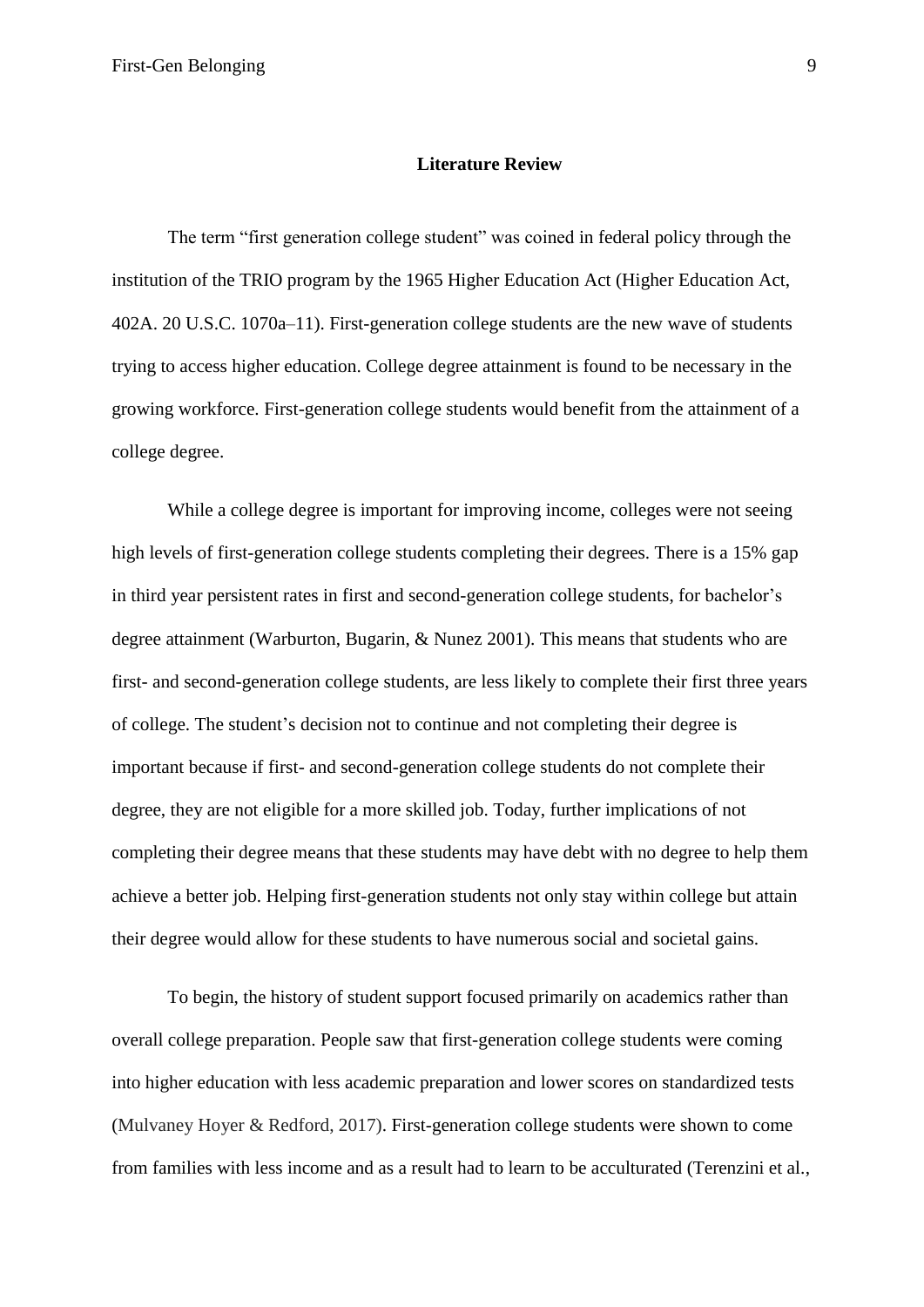1996) and students who are first-generation tend to come from an ethnic minority background (Feng & Balemian, 2013). The thought, first noted by Tinto, was that students needed to learn how to blend into academic systems and social systems within higher education, to be acculturated to speak the new world of academics they were entering (Museus, Saelua, and Yi, 2016). The federal government offered TRIO, beginning in 1965, a government funded college access program, as a method of giving students support (Thayer, 2000). Students who were identified to be needing support for degree completion early on, participated in academic and social preparation early to give them tools for use within the classroom when the school year began. College preparation began to expand beyond academics when this model was working (Thayer, 2000). College preparation that included personal skill building, peer interaction in a cohort model, or early introduction to professors are examples of additional programming that was added beyond academics. Bridge programs gave exposure to college campuses and encourages honours programs (Thayer, 2000). These programs, the TRIO programs and summer bridge, began to place importance on personal interaction, which is where researchers began to focus next.

The campus climate, the college politics, course navigation, and extracurricular involvement, are what make being a first-generation college student challenging Personal interaction affects a student and their degree attainment. Social factors that influence a student can be their peers and family. As the student continues college, peers and their college campus become a more significant social factor for first generation college students. first-generation college students are usually less engaged or do not socially integrate within the college environment (Pike  $& Kuh, 2005$ ). College students endure a social and academic juggle while in higher education. Students grapple with how to maintain relationships with family, making new friends, peers to support them with their academic goals, interacting with faculty, and navigating the college structure. Social capital can benefit first-generation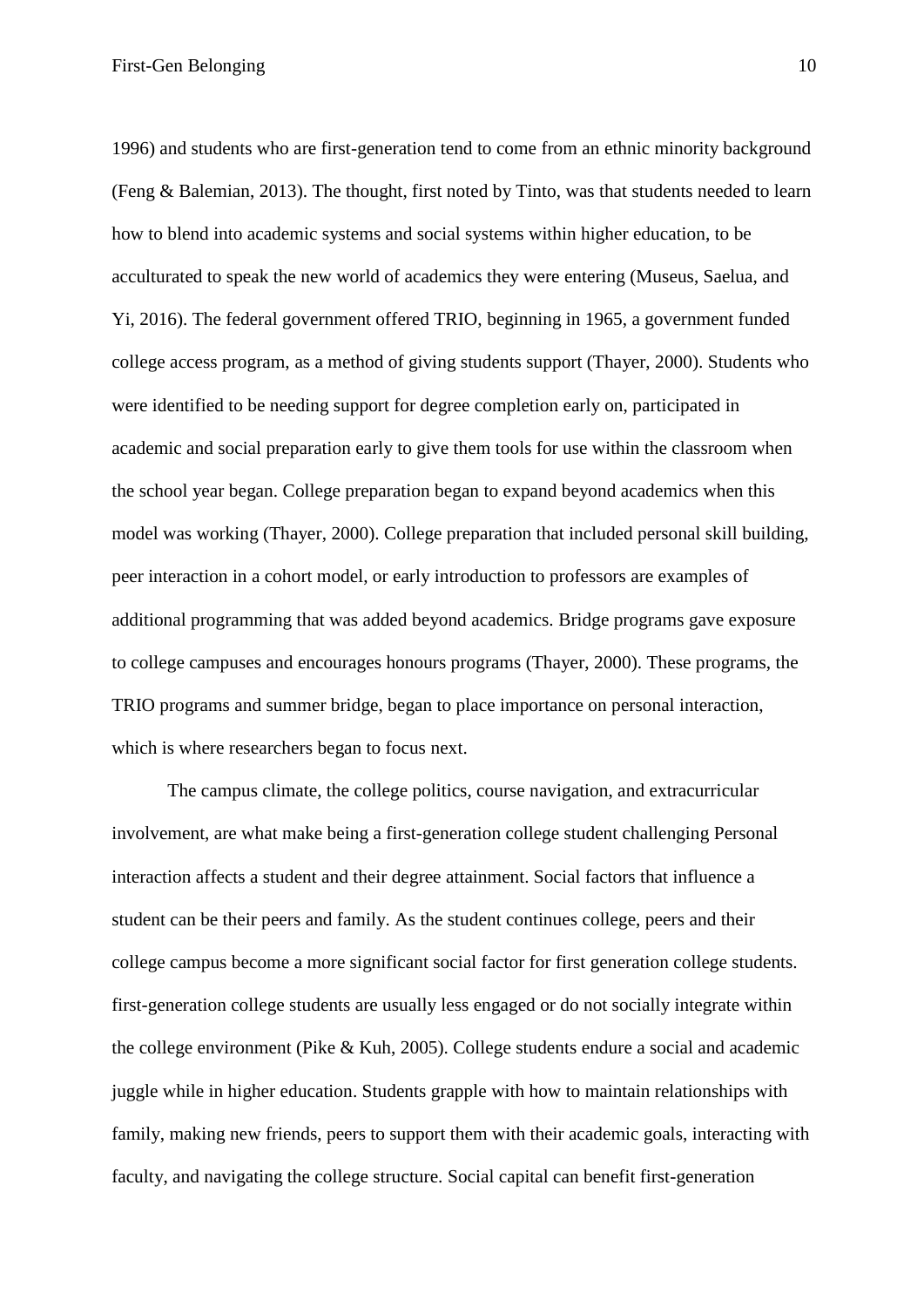college students and engaging in healthy interaction with their social system can give these students more resources to utilize.

Student retention and degree completion is a complex issue. Finding exactly what elements colleges should change to make this successful allows for not just first-generation students to thrive but non-first-generation students also. College is a time when students grow to know more about their identity, the environment around them, and how they fit within both. Because first-generation college students tend to statistically be minority students (Rothwell, 2015), identity development and awareness might bring tension to their fit in the campus climate. Students while in college also gain more self-efficacy (Phinney & Haas, 2003). Retention and degree completion have become a priority for most universities, and for first-generation college student programs on primarily white campuses, success of minority students is becoming a concern. First-generation college students need a wider support system, in this case the college campus can make strides toward better engaging and valuing their identity.

#### What is belonging?

Belonging should become a wider priority for colleges to retain first-generation college students (Cohen and Walton, 2007). Colleges believed access, granting college admission, was enough to ensure retention of first-generation college students. The argument was that once the first-generation population gained access, they would succeed after: "Tinto's theory... suggests that students must dissociate their cultural communities and adopt the dominant values and norms of their respective campuses in order to succeed" (Museus, Saelua, and Yi, 2016). Tinto created awareness for the need for first-generation students to gain access to higher education, however his earlier work states that these students, who are primarily minority races, must assimilate to succeed in the higher education climate (Tinto,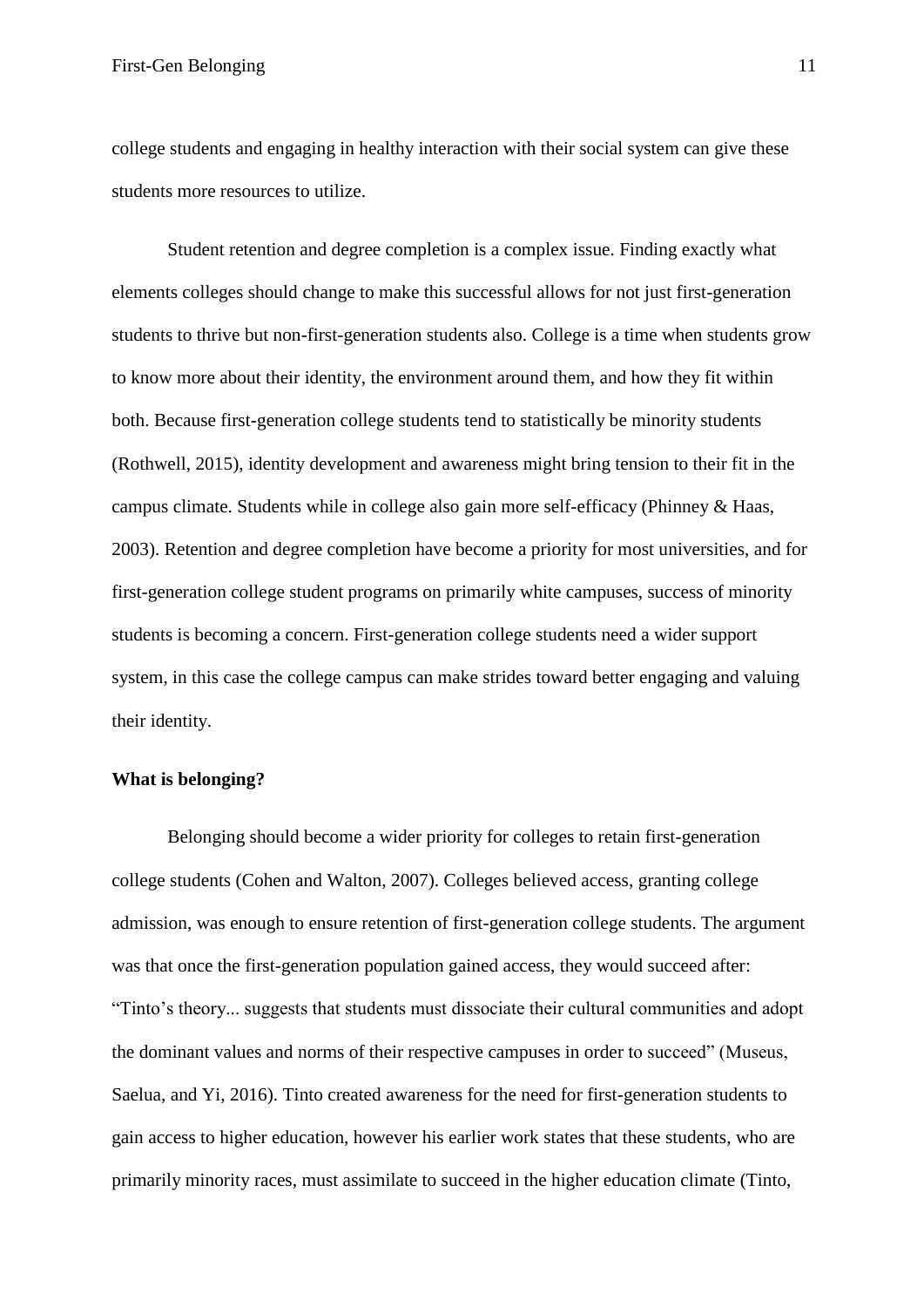1993; Museus, Saelua, and Yi, 2016). Colleges have adopted this model in the past, noting that giving access to students was enough and whether they completed or not was their choice, since they still gained the numbers.

Tinto has been advocating for degree completion for minority students, recognizing that enhancement of supports such as TRIO and other college programs lead to better belonging of students, enhancing their experiences and giving the campus full experience of the student's diversity capital they offer it (Tinto, 2004).

Acculturation is a challenge for first-generation college students and not easy to manage, however second-generation students understood this and transitioned better (Terenzini et al., 1994). Acculturation was not an easy adaptation for first-generation college students and Tinto's later work proved that these students sense of belonging was important (Tinto, 2004). Pike and Kuh (2005), argue that student characteristics factor is the first step towards student gains, and academic engagement and social engagement contribute to their integration. The acculturation model separates college engagement from the campus, making it an issue of personal adaptation when sense of belonging by the college is shown to increase students positive experiences (Pike and Kuh, 2005). The college environment cannot be separated since student experiences and place factor into their sense of belonging. Because the college environment is such a large factor of both academic and social engagement and the integration of students, sense of belonging on this college campus is a key influence. The graphic below demonstrates that campus environment is an all-encompassing aspect of student engagement, that leads to their outcomes.

12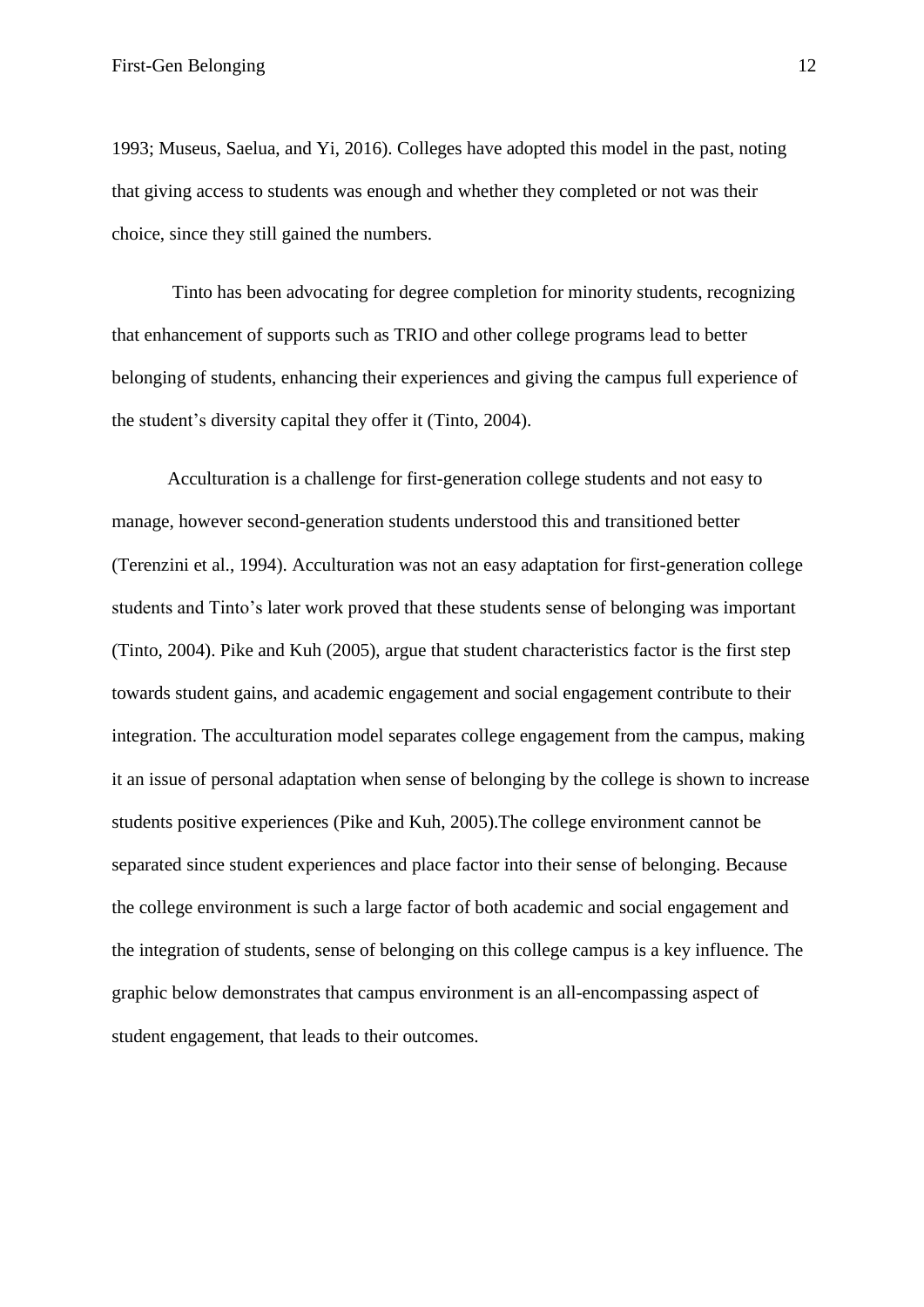

If a student does not feel like they belong within the campus environment, they will not engage socially or academically, leading to an inability to integrate to the college environment. The shift, now that access has begun, has been to campuses creating efforts that offer students more worth and belonging, this can be by the campus hosting cultural nights or creating a diversity center for students to go to or making evening classes flexible if most students are commuters. Through this increase in belonging within the campus environment there will be an increase student's retention and degree completion. Belonging will lead students to better integration (Pike and Kuh, 2005), so they can focus on their outcome of completing their degree.

Belonging ties students to their college, increasing a greater sense of worth in their education, their college community, and in their endeavours. School Belonging is described as "an important factor contributing to the psychological adjustment of college students" (Gummadam, Pittman and Ioffe, 2016). When college students are well adjusted, they perform better, and increase their sense of belonging further increases their devotion to the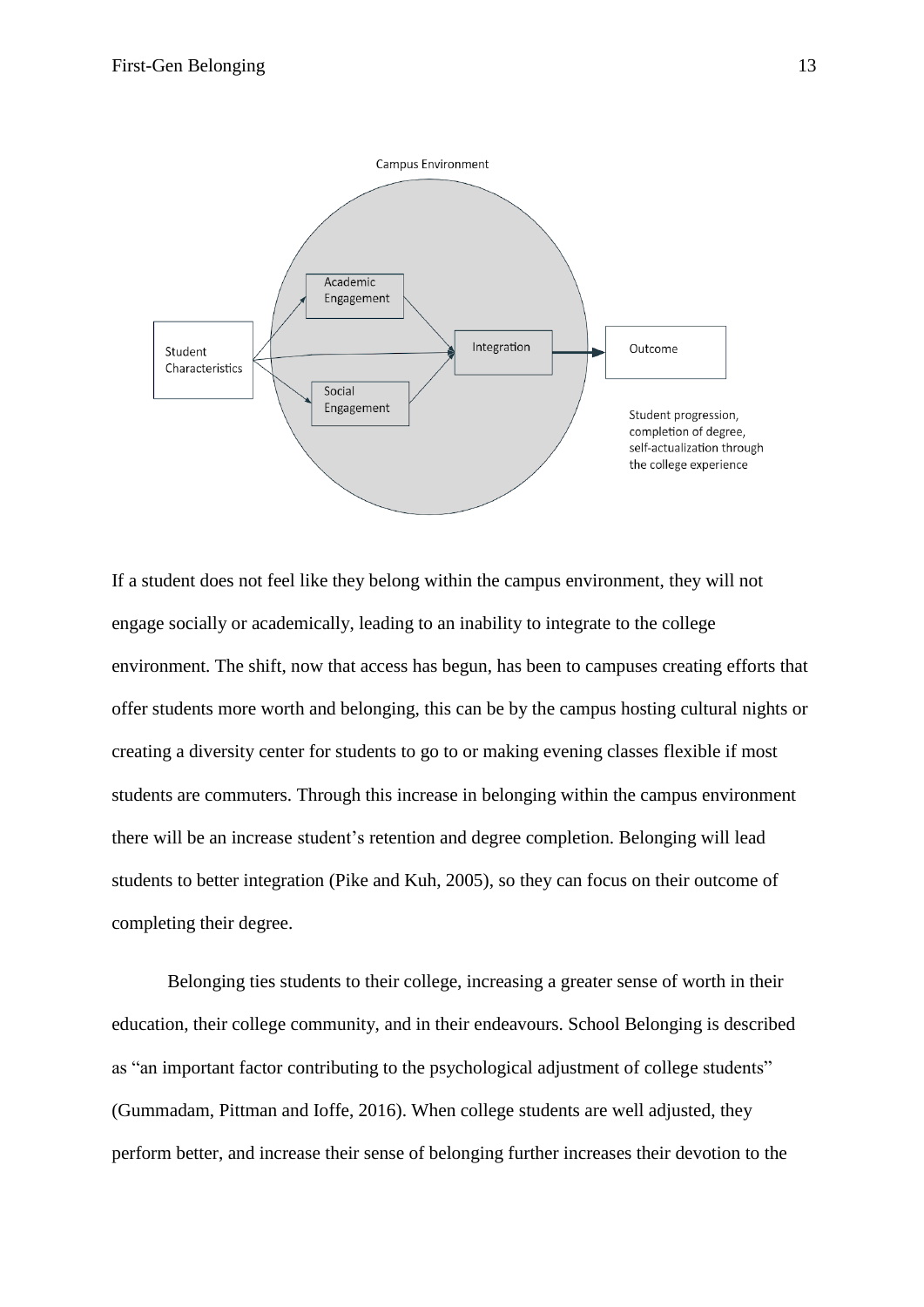campus (Pike and Kuh, 2005). To feel like you belong is to feel respected and included on a college campus (Goodenow, 1993). Many students face psychological adjustment and socioemotional transitioning when entering college, and for minority students they are more likely to have poor psychological adjustment (Smith, Chesin, & Jeglic, 2014). Because a large percentage of first-generation students are minority students, psychological adjustment as a result of lack of belonging (Gummadam, Pittman, & Ioffe, 2016), can lead to lower attrition for this population. Psychological adjustment comes in many forms, which can be from understanding one's own identity to learning how to navigate in a classroom where you are a minority background. For students within the first-generation college student population, belonging on campus can drastically alter whether they remain in college (Butler-Barnes, Perkins, Walker, & Wolf, 2017).

Sense of belonging is linked to wider perceptions of how students feel on campus. Increasing students' sense of belonging can decrease their association of social class and adjustment on a college campus (Ostrove and Long, 2007). If students feel like they belong, they are more likely to leave behind the societal structure they are often put within, allowing for them to feel less pressure or marginalization on campus (2007). When students feel like they belong, they can grow within the campus rather than feeling like they are up against obstacles or constantly trying to defy the odds or "prove themselves". Sense of belonging can improve students' general participation in classes and involvement in the campus community  $(2007).$ 

Students who do not feel that they belong can have lower levels of self-efficacy (Chemers, Hu. & Garcia, 2001). Self-efficacy is described as the "belief in one's capabilities to organize and execute courses of action required to produce given attainments" (Bandura, 1997). Self-efficacy is a social capital that first-generation college students can apply to both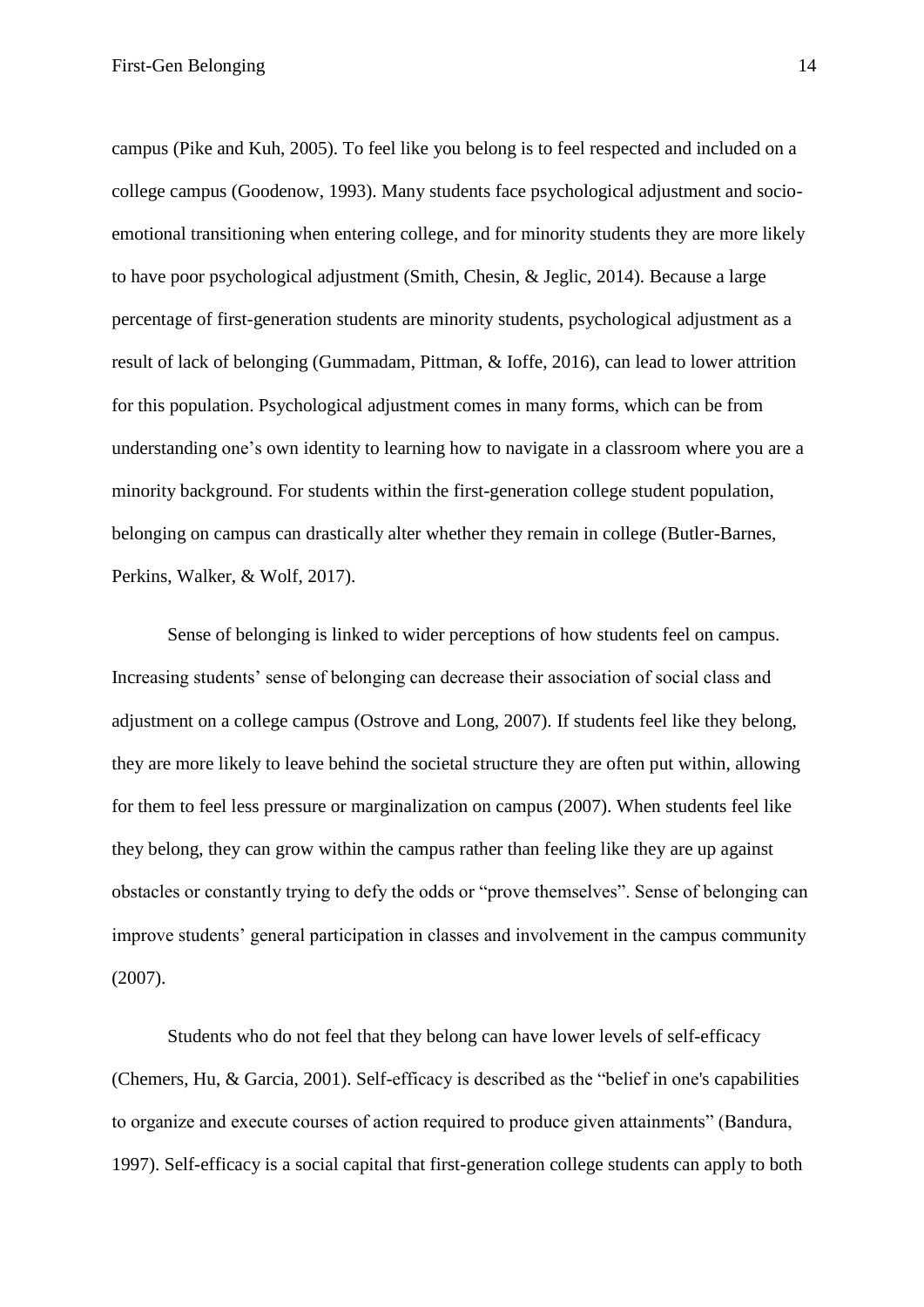social and academics to involve oneself on the college campus. Higher levels of self-efficacy are shown to have effects on problem solving and persistence in educational endeavours. "self-efficacy is able to improve performance in specific cognitive areas" (Chemers, Hu, & Garcia, 2001). It was also found that self-efficacy affects planning and regulation (Chemers, Hu, & Garcia, 2001). self-efficacy was shown to interact indirectly and directly to personal adjustment and academic performance in students who were in their first year (Chemers, Hu, & Garcia, 2001). When students have a greater sense of belonging, their self-efficacy increases.

Sense of belonging on a college campus was also identified as being the highest indicator for "students' psychological sense integration" (Hurtado, Guillermo-Wan, and Ruiz-Alvarado, 2015). The figure below shows the relationship between discrimination/bias, validation, and sense of belonging for students' overall inclusivity.



Figure 1. Mediation model between Discrimination/Bias, Validation, and Sense of Belonging

Research findings showed that students sense of belonging was a result of many factors, narrowing down to discrimination bias, interpersonal validation, and academic validation (Hurtado, Guillermo-Wan, and Ruiz-Alvarado, 2015). Each of these factors were observed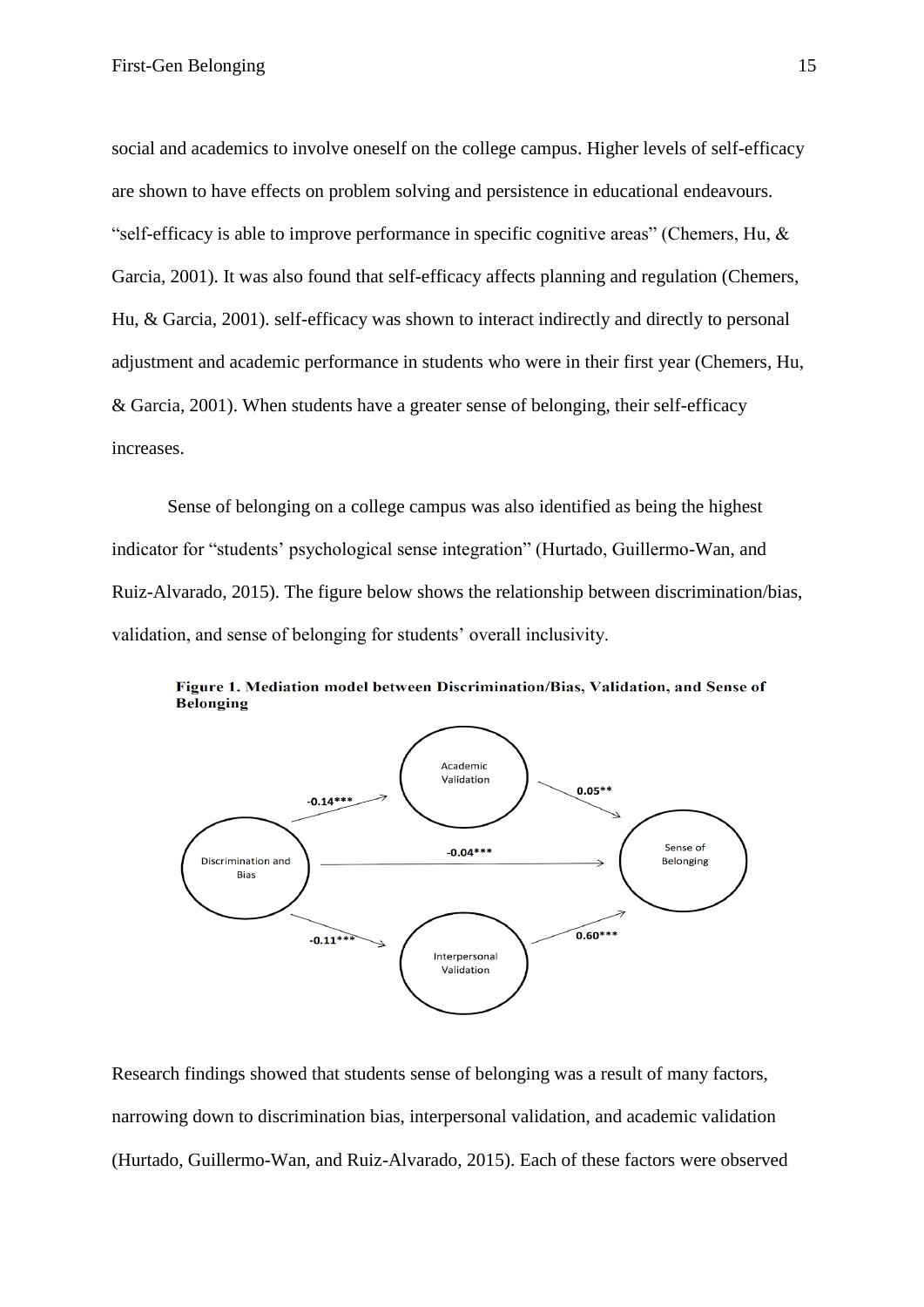within students to see which has the greatest effect on students sense of belonging. Academic validation is one where students believed they were strong academically had little effect on their sense of belonging (Hurtado, Guillermo-Wan, and Ruiz-Alvarado, 2015). Discrimination and bias lowered students sense of belonging, and interpersonal validation, feeling that others saw them for who they were was the strongest relationship (Hurtado, Guillermo-Wan, and Ruiz-Alvarado, 2015). Institutions who focus on heightening their effects on students sense of belonging will increase their retention. By focusing on students belonging they can reach the stage of self-actualization, leading to greater fulfilment, contributing to the college environment, and desiring to stay to continue to grow.

When students socially adjust to the campus climate they academically adjust (Grant-Vallone, Pohlert, Reid, and Umali, 2004). Social Adjustment gave students higher levels of self-efficacy and led to better peer interaction, leading these students to better focus on degree completion and commitment to college (Grant-Vallone, Pohlert, Reid, and Umali, 2004). When students feel like they belong, they adjust better to the campus and are more likely to complete their degree. For first-generation college students, an increase sense of belonging through social adjustment will create more support for completion of their degree.

## Why is it important for these populations?

A sense of belonging on a college campus can make all the difference for firstgeneration college students. First-generation college students have a different structure of social capital backing their determination within college. First-generation college students do not have a parent that has knowledge of the college atmosphere and may come from communities where the only person they know with a college degree is their teacher. These students are a minority population on the college campus, and often come from ethnic or racial minorities. First-generation students are 30% of all college going attendees as reported,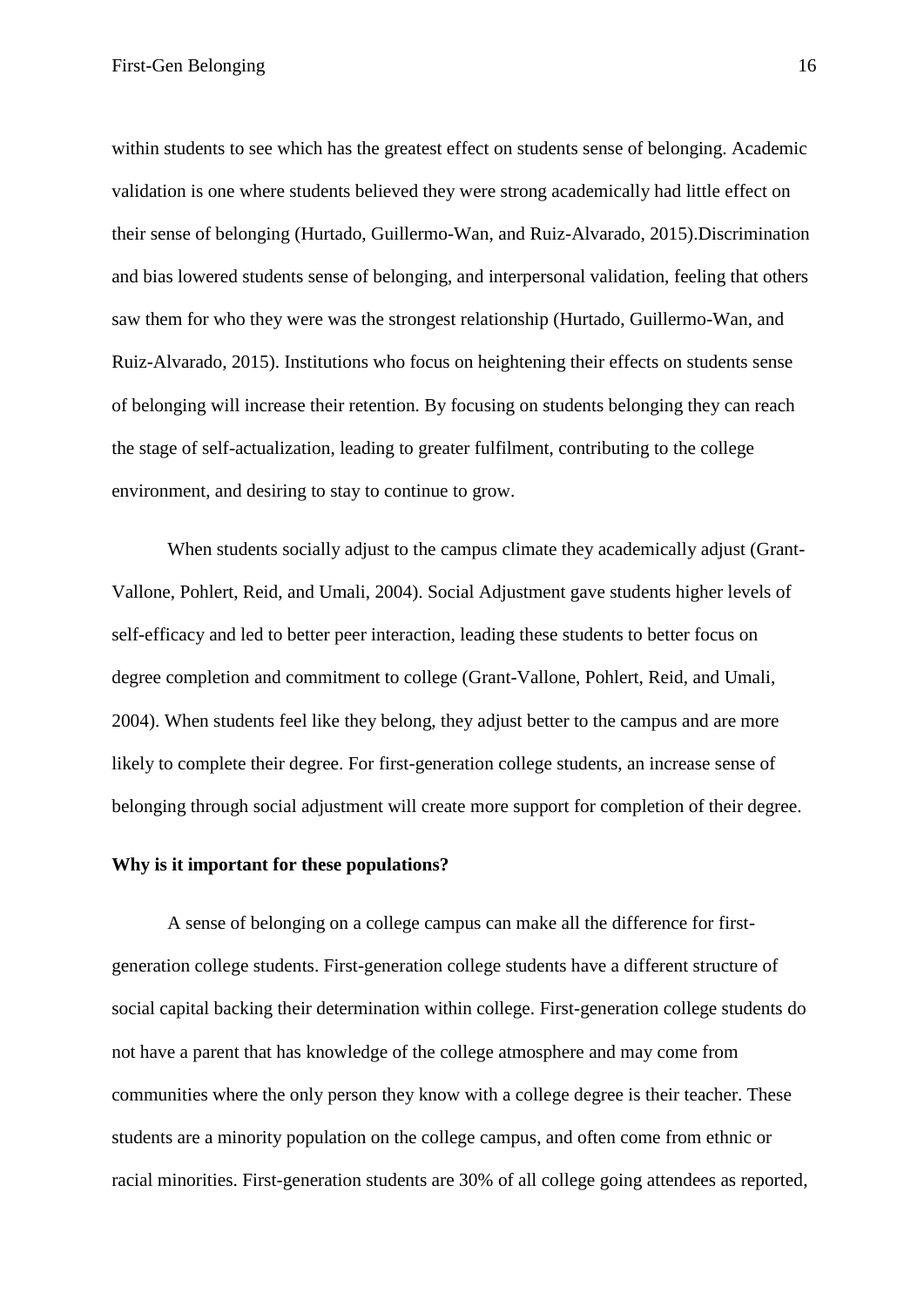showing increase in this population by the National Center of Education Statistics (Our Opportunities and Our Challenges).

As minority students, they may face racial tension if their campus is ill equipped to integrating these students. 70% of first-generation college students are non-white, with 14% identifying as black and 27% identifying as Hispanic (Mulvaney Hover & Redford, 2017). With campus climate, tension, or underrepresentation, students may lack a feeling of belonging on the college campus. Students may also just not feel like they belong. Some students may express their lack of connections on the campus, "I did not have many personal connections with people who went to college", a phrase that leaves many students, like LaKresha Graham, feeling underprepared as both a minority student and first-generation student (Graham, 2011). A similar response came from a Hmong American student, Michelle, who stated in Jahangir's "Stories as Knowledge Bringing the lived experiences of First-Generation College Students into the Academy" (2010), "The only thing that interfered with my learning is that I felt left out from the groups and everybody else. I feel like I don't belong there or here. I guess I don't fit with them" (Jehangir, 2010). If students do not feel they belong they will not want to go to the campus, will lack their college social support system, and may not complete their degree.

First-generation students come into college with different experiences than non-firstgeneration students, some of which are socioeconomic or ethnic related. First-generation college students may face challenges relating to their peers because of their socioeconomic status. One first-generation college student, Audrey Olmos-Govea, recounts an experience in her sociology class, stating that the guest speaker assumed everyone in the room had been to Europe before (Skibell, 2015), this experience may not give complete representiveness to first-generation students but issues of not feeling belonging among their peers are similar to

17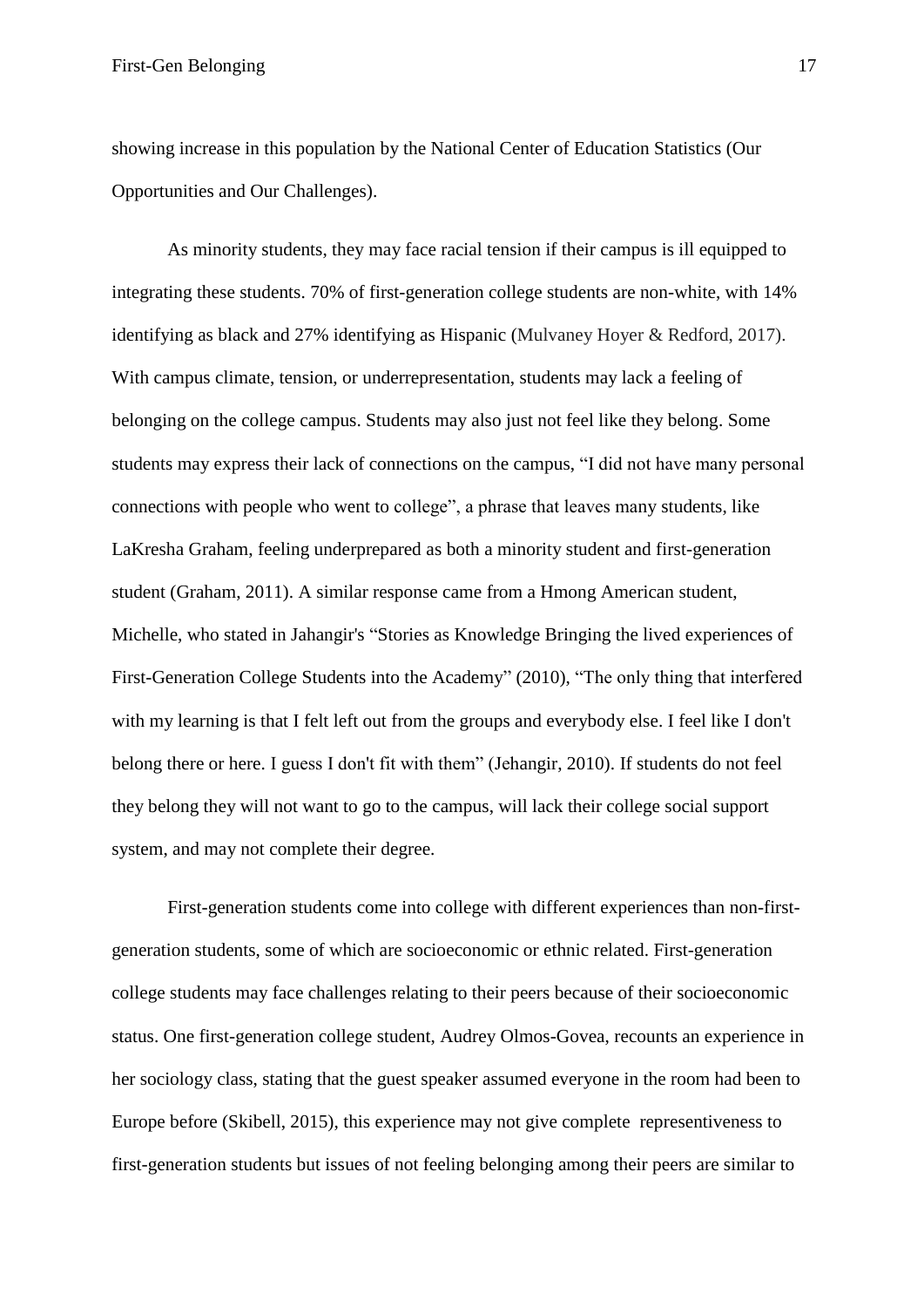First-Gen Belonging

this... Many students experience an adjustment like this, creating a social barrier to relating to peers beyond one experience because it indicates the uncomfortable barriers in socio economic or cultural differences. Social belonging is a central human need to have positive relationships (Walton & Cohen, 2007), this relationship can begin by students feeling comfortable to express their differences and find relational steps between them, but without these first-generation students do not feel like they belong.

Latino students are one minority that are often first-generation college students, they account for 61% of the first-generation college student population (Balemian, and Feng, 2013). Ethnic identity and how it plays into the wider campus population and climate will have effects on minority students. "Ethnic minority college students can experience a sense of belonging to a larger group through at least two ways: feeling connected to their college or feeling connected to their ethnic group" (Gummadam, Pittman, and Ioffe, 2016). Belonging to an educational setting can come from these two places. Minority students understanding and identity of self-factor into belonging if this is weak (Gummadam, Pittman, and Ioffe, 2016). When students have a strong sense of ethnic identity, they rely less on belonging on a college campus. "Sense of school belonging at the university level is associated with the psychological adjustment of ethnic minority college students" (Gummadam, Pittman, and Ioffe, 2016). For first-generation college students and first-generation minority college students to succeed their feeling of belonging on the campus should extend beyond the Student Success Services, coming from the wider college institution.

For students to enter college spaces, places that should be social and allowing them to interact in a healthy way. Minority students hope to enter physical campus spaces and continue to thrive socially. Some social spaces on campuses are dorms, dining halls, the library, classrooms, and professor's offices. While campuses are often viewed as places for

18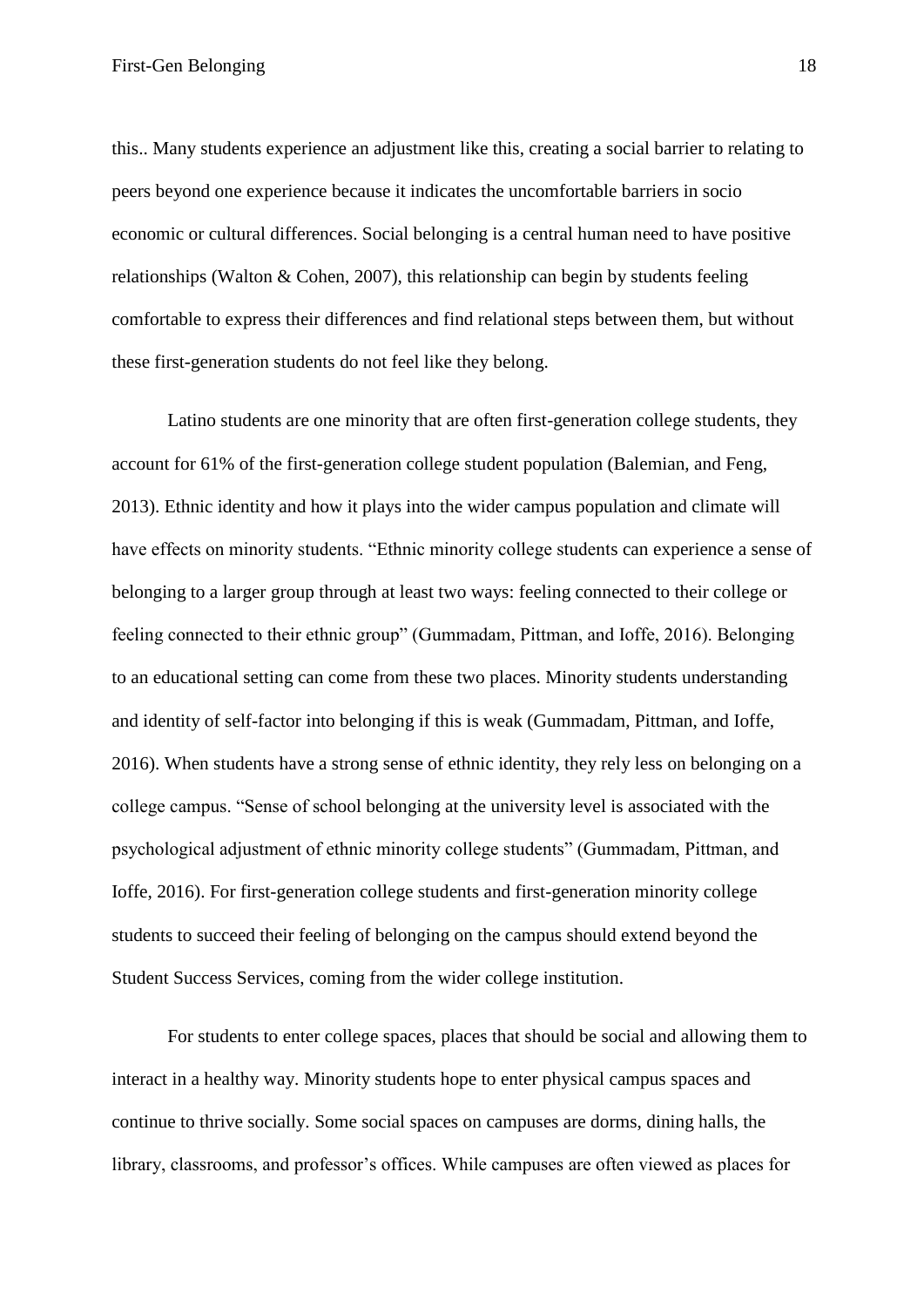purely education, the social aspect of the campus is something that comes regardless of intention. Through these spaces first-generation students can have their needs fulfilled or not. Having a safe and physically up-kept campus are some of the first steps, however when belonging is not considered for students, they cannot achieve a positive self-esteem or selfactualization.



First-generation college students face larger issues of belonging than their non-firstgeneration peers. As seen in figure 2, the student enters the campus spaces, which they then go through the stages of Maslow's hierarchy of needs, with social being the concept of belonging. They have a more difficult time adjusting to the physical spaces of a college since they often come from low income or minority populations. Adjusting to the prestige of the college campus Achieving the safety piece of being on campus, feeling safe with being different in a new place allows for students to find spaces of belonging. Once they feel like they belong, they can academically thrive (Hurtado, Guillermo-Wan, and Ruiz-Alvarado, 2015), get involved on campus, feel positive about their experience (Grant-Vallone, Pohlert, Reid, and Umali, 2004), and complete their degree. The article this was used for was to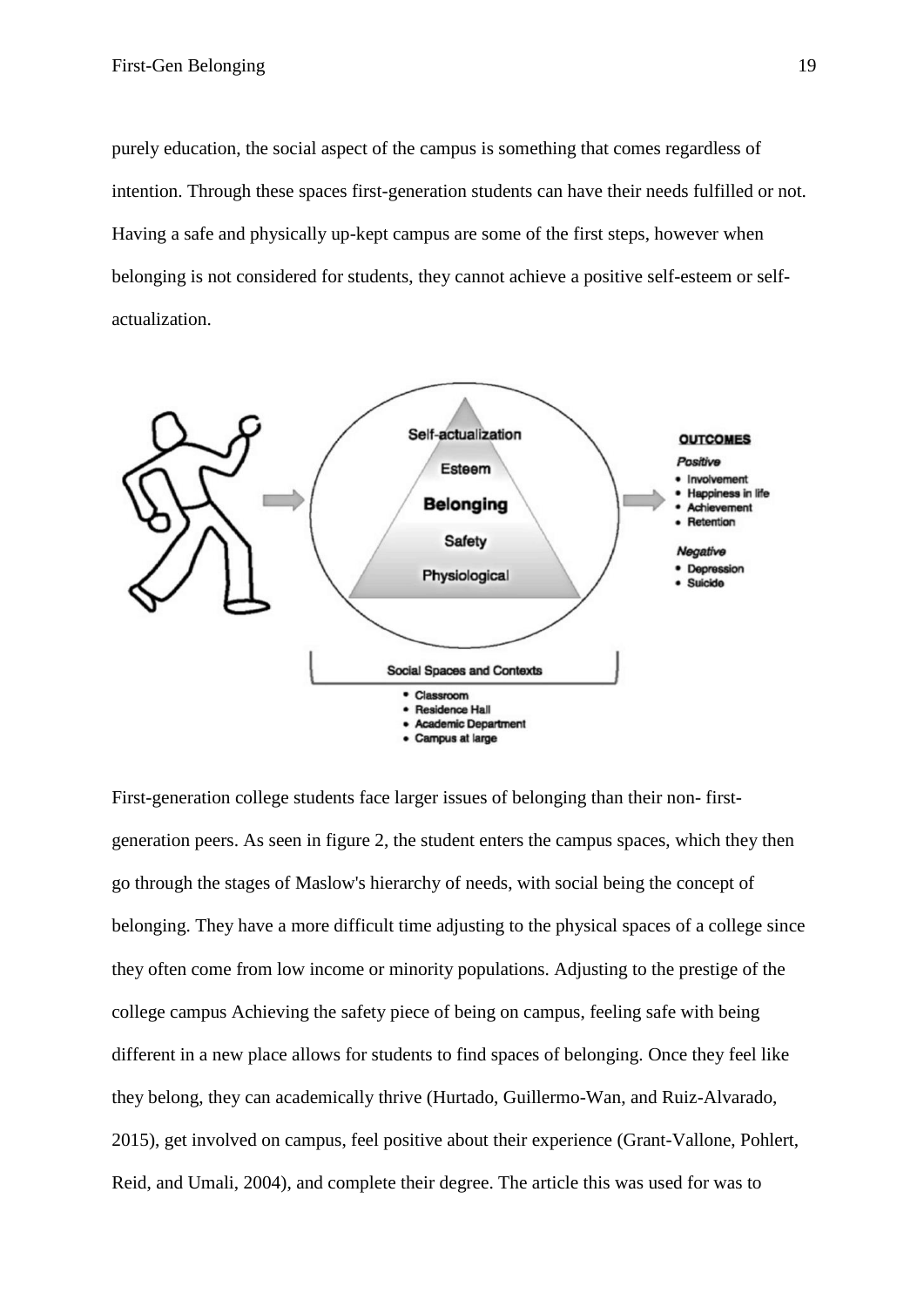describe Asian American women's sense of belonging in a college campus. When minority students do not feel they belong on a campus, they cannot fully immerse themselves in the college campus. Universities that call for an increase in diversity but do not lay the groundwork for these populations to feel a sense of belonging lose out on the contributions these students could make to the campus. When students do not feel a sense of belonging, they often chose to leave.

#### The First "first-generation college student" program

The TRIO college program that serves students in college is the Student Support Services program. Students must first be eligible for the programming, by being firstgeneration college students, a student with a disability, or low-income students (TRIO Website). First-generation students are defined by TRIO as "students whose parents have not received a bachelor's degree" (US Department of Education, 2019 n.phe). Because there are three different criteria, there is not a full understanding as to how many students TRIO serves that are first-generation. Eligibility varies by institution. Students who participate receive:

academic tutoring; guidance in selecting postsecondary academic courses; information for students regarding public and private scholarships and financial aid programs; assistance with completing financial aid applications; counseling services to improve students' financial and economic literacy; assistance with students' applications to graduate and professional programs (for four-year grantees); and assistance with students' applications to, and obtaining financial assistance from, four-year programs (for two-year grantees)"

(US Department of Education, 2019 n.phe) These are the cornerstone programming to give qualified students access to more educational support to succeed in the college setting in hopes of leading them to degree completion. The SSS program provides academic support for both two year and four-year students who are within the program, but also strives to provide more outside of academic programming too. TRIO SSS programs may customize the additional programs based on the makeup of the students they serve.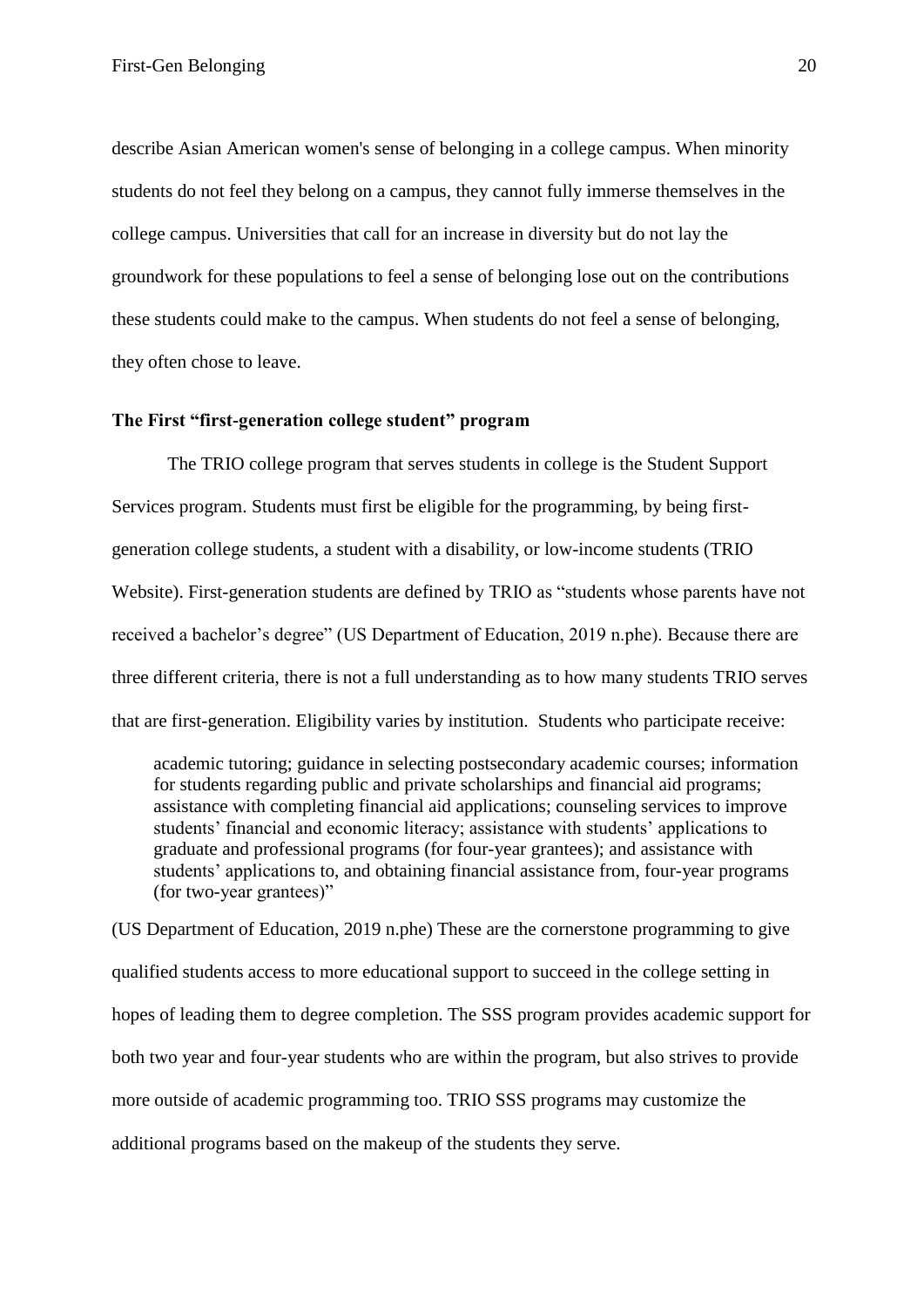Each TRIO Student Support Services offers various additions for students. TRIO programs are mandated to providing academic support, but other support outside of academic are optional. Some programs provide mentoring, cultural nights, career advising, housing options, or other non-academic services (US Department of Education, 2014). Although program enhances student experiences, these additional programs are limited to funding and staff at these institutions.

TRIO SSS is grant funded. Institutions must apply to be funded. Institutions apply for the grant funding based on their percentage of students needing the service, either by racial, socioeconomic, or students with disability diversity numbers and enrolments. Universities and colleges may be identified as "Hispanic-serving institutions", "historically Black" Colleges and Universities", "Asian American and Native American Pacific Islander serving institutions", "Tribally controlled colleges and universities", or other racial minority serving status'. Funding must be requested if they serve a large enough percentage of eligible students, their endorsement of serving minority populations only further advances their chances of being able to get the grant to have staff members, resources and programming support. Colleges who receive this funding then must reapply for subsequent funding. Their ability to receive further funding is determined by the success of their program. Currently there are 1,069 institutions with 202,880 participants for the Fiscal Year of 2018.

TRIO SSS supports large numbers of first-generation college students. Firstgeneration college students have been identified as a group that needed college access, furthering certain populations to gain education, access, and thrive in ways that underserved students might not be able to without advocacy. TRIO SSS has provided its services to 197,663 students in 2013 (US Department of Education, 2014). There are also 1,027 total awards with \$274,739,441 in funding. 16% of participants are Hispanic or Latino, 28% Black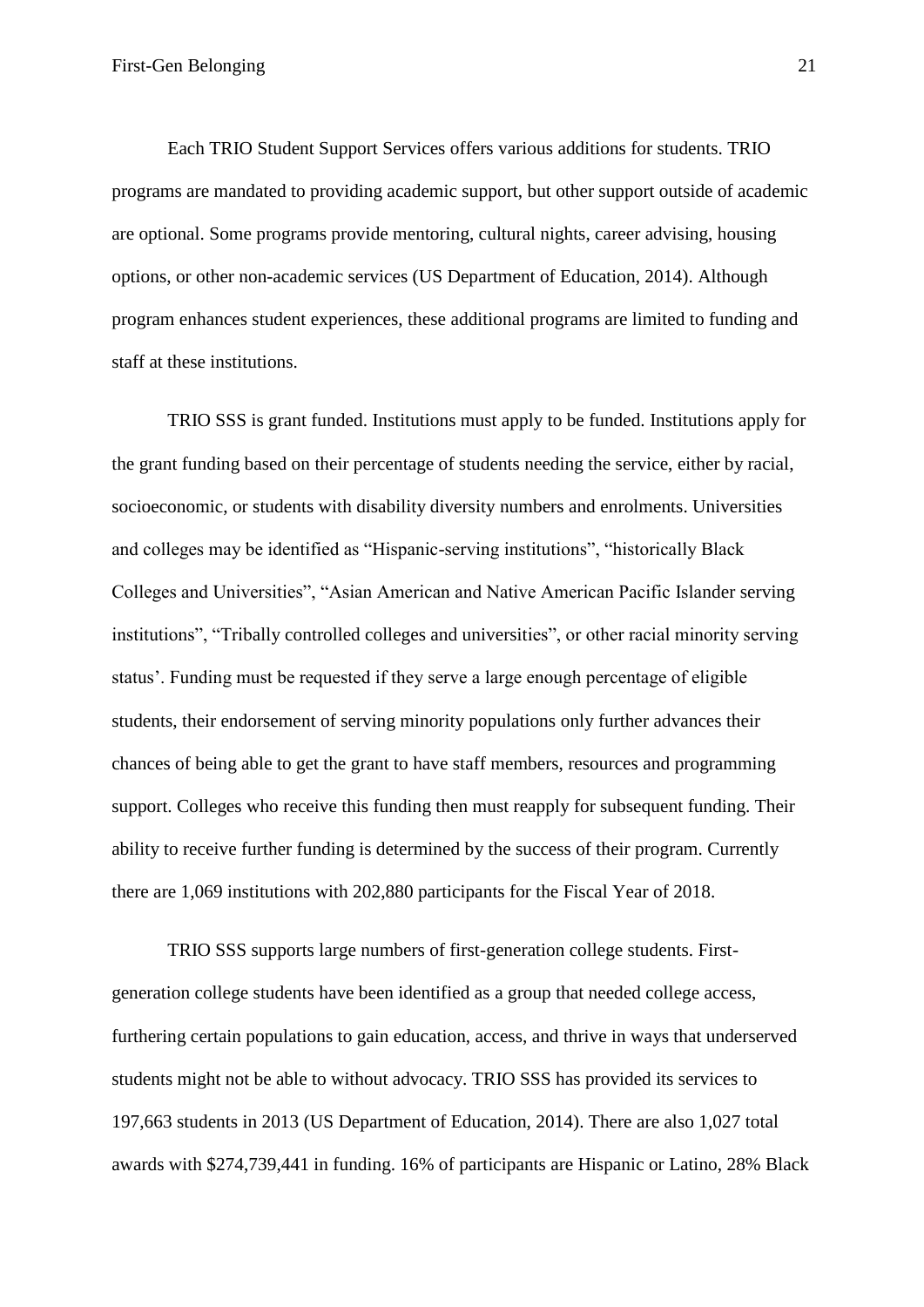or African American, 45% are white, 5% are Asian, 3% are American Indian or Alaska Native, and 2% are more than one race or other (US Department of Education, 2014). TRIO has over half of its students who identify as students of minority background. Even in their early years, TRIO SSS supported 60% of students who were both low income and firstgeneration, and 19% of students were first-generation only, accounting for 79% of all participants being first-generation college students in the 1997-1998 funding (US Department of Education). TRIO continues to support first-generation college students' years after its beginning cohorts, transforming from a college access program to Student Support Services to be sure students are retained on the campus and complete their degree.

For some TRIO SSS programs, they fulfil the students' need for validation by having cultural nights that all of campus can attend. Another would be if the institution itself celebrated certain milestones or holidays for minority students, such as celebrating Black History month or creating a week for Latinidad artists to express their various Latino heritages. Previously, it was argued that minority first-generation retention came from other variables than campus engagement and cultural competency. There are three important identified variables affecting minority student attrition as argued by Bennett and Okinaka, satisfaction, GPA and "less trauma" (1990). Students who were more satisfied, or less traumatized by racial/interracial contact, specifically Black students as identified by Bennett and Okinaka in this article, were assumed to succeed. This does not address how the wider campus creates an issue of lack of belonging for students, just their response to the campus.

The population TRIO serves, first-generation college students are now needing support for retention and degree completion. First-generation college students enter college with less social and cultural capital to navigate the college environment. There are many first for first-generation college students-from navigating the campus physically to picking

22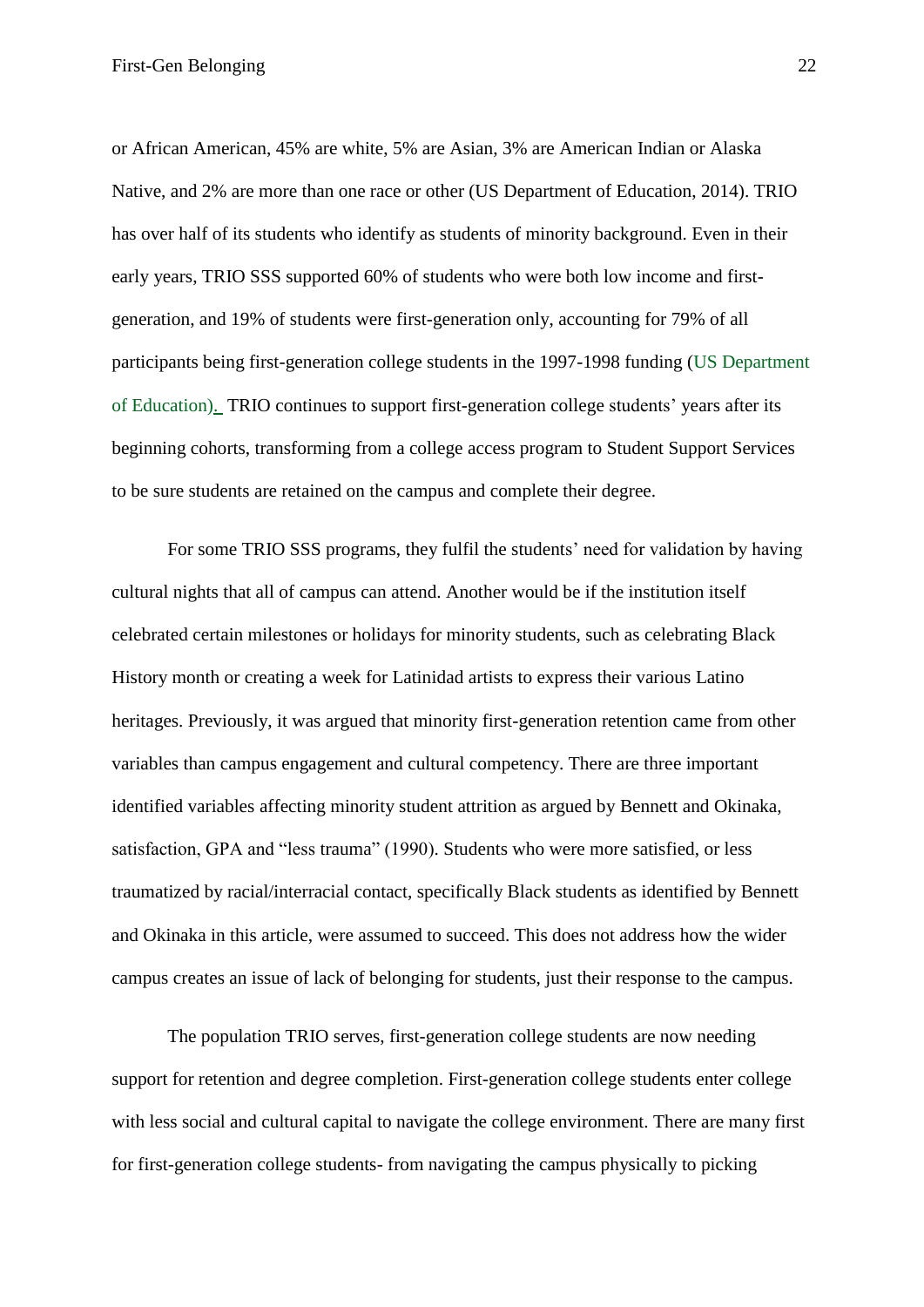classes to knowing college terminology, such as "bursar's office". TRIO SSS helps students navigate some of these new experiences, teaching and guiding students with their fundamental services. However, beyond college navigational tools and literacy of higher education students strives to attain their degree, facing some obstacles of statistics and understanding of self that should be offered beyond TRIO SSS. While TRIO SSS serves an ample number of first-generation college students, the National Center for Education Statistics states 30% of college entering freshman are first-generation college students (Our Opportunities and Our Challenges). TRIO while a great model, does not have the capacity to serve all first-generation college students on a college campus.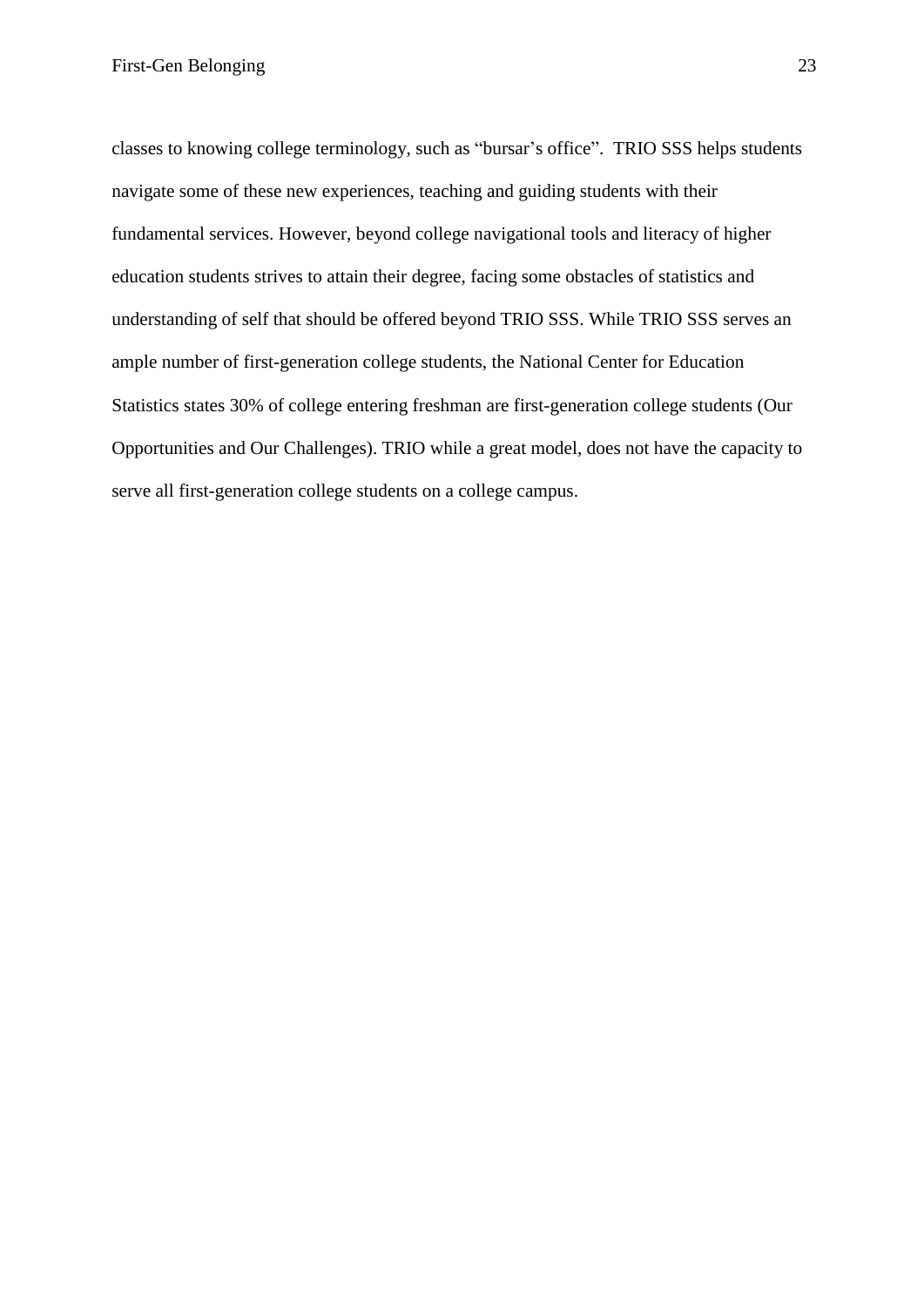#### **Recommendations**

First-generation college students encounter more challenges than their peers and more difficult transitions to college, self-efficacy training would allow for a better college adjustment utilizing this essential social capital. Students coming into college without a role model or clear understanding of what a college campus is like means that they will be turning to the programming offered to meet their needs. When these first-generation college students do not know their goals clearly or cannot self-evaluate what their goals could give them, their confidence in college, overall, decreases. In programs that aid to help first-generation college students gain a degree, it is important to consider how valuable realistic goal setting is and evaluation of how that degree attainment will come. Self-efficacy evaluation for firstgeneration college students as well as faculty and staff training for self-efficacy evaluation and student goal setting would make college degree attainment more successful.

There are several reasons first-generation college students come into college with different struggles than traditional college students; "differences are evident in the lack of parental experience with the college application process, how these students prepare for college both personally and academically, why they choose to attend college, and in their personal experiences and overall personality" (Gibbons and Shoffner, 2004). There are many studies that look at community and two-year first-generation college students however further studies should be done on bachelor's degree attainment from a four-year college start perspective. Because a bachelor's degree attainment would benefit students in the job market and allow for societal mobility, research on self-efficacy in first-generation college students at a four-year college or university should be done.

Preparation for college students is more than just academic preparation and more than just social. For first-generation college students, the learning curve is greater. To prepare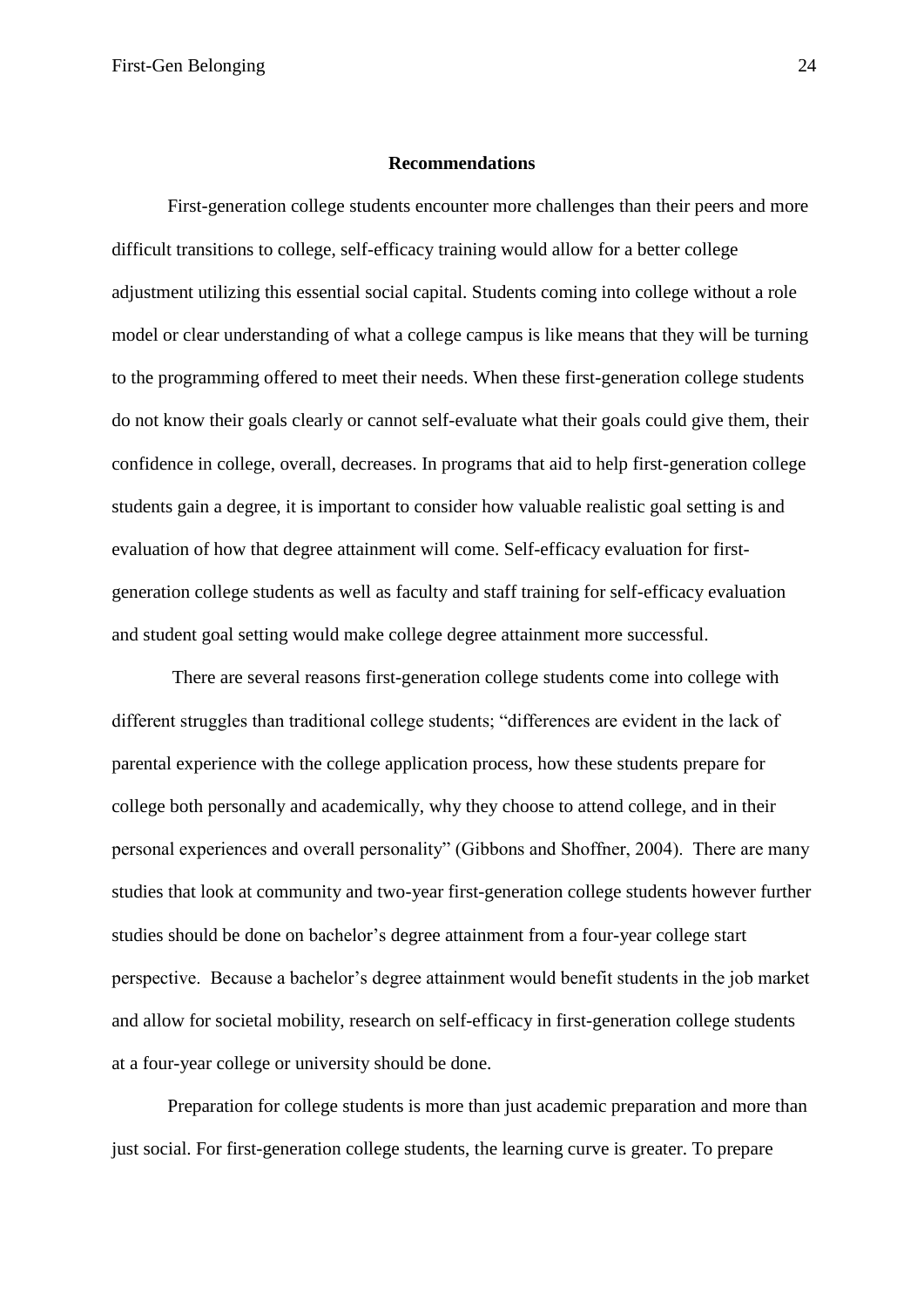these students with positive attainable goal setting and developing their understanding of how they fit in the world around them gives them the personal ability to make achievements in college. To give students more viable resources and cultural capital to adapt to college, and through these students are more likely to complete college.

Schools are said to be a microcosm of society, meaning colleges are one micro unit where students practice how they will interact with society (Battalio 2005). In the rest of the United States, diversity exists, first-generation college students should have access to opportunities of inclusion.

## **Expansion of TRIO Campus Collaboration and Funding**

The TRIO SSS program has been doing well with helping first-generation college students navigate campus and can be a major factor in student comfort on campus. TRIO students have more staff to engage with, that serve as coaches for their success. In addition, TRIO SSS often puts forth a cohort model for students to have peers to connect with, these peers with attend programming with them throughout their time in college. TRIO SSS staff engage with students multiple times a year in a very intentional way to provide students a support system on campus. The staff also go above and beyond academics on some campuses by putting on cultural events, celebrations, and mixers for TRIO students. Not only does funding need to expand to meet the needs of staff but also so further research as to TRIO programming variation can be done.

TRIO SSS should not only be a resource to students who are in the program but serve as a wider resource to the campus. TRIO SSS serves as a second academic advisor, and often hosts the campus tutoring programs. The campuses should collaborate with TRIO and assure accurate funding and support of first-generation and minority first-generation students before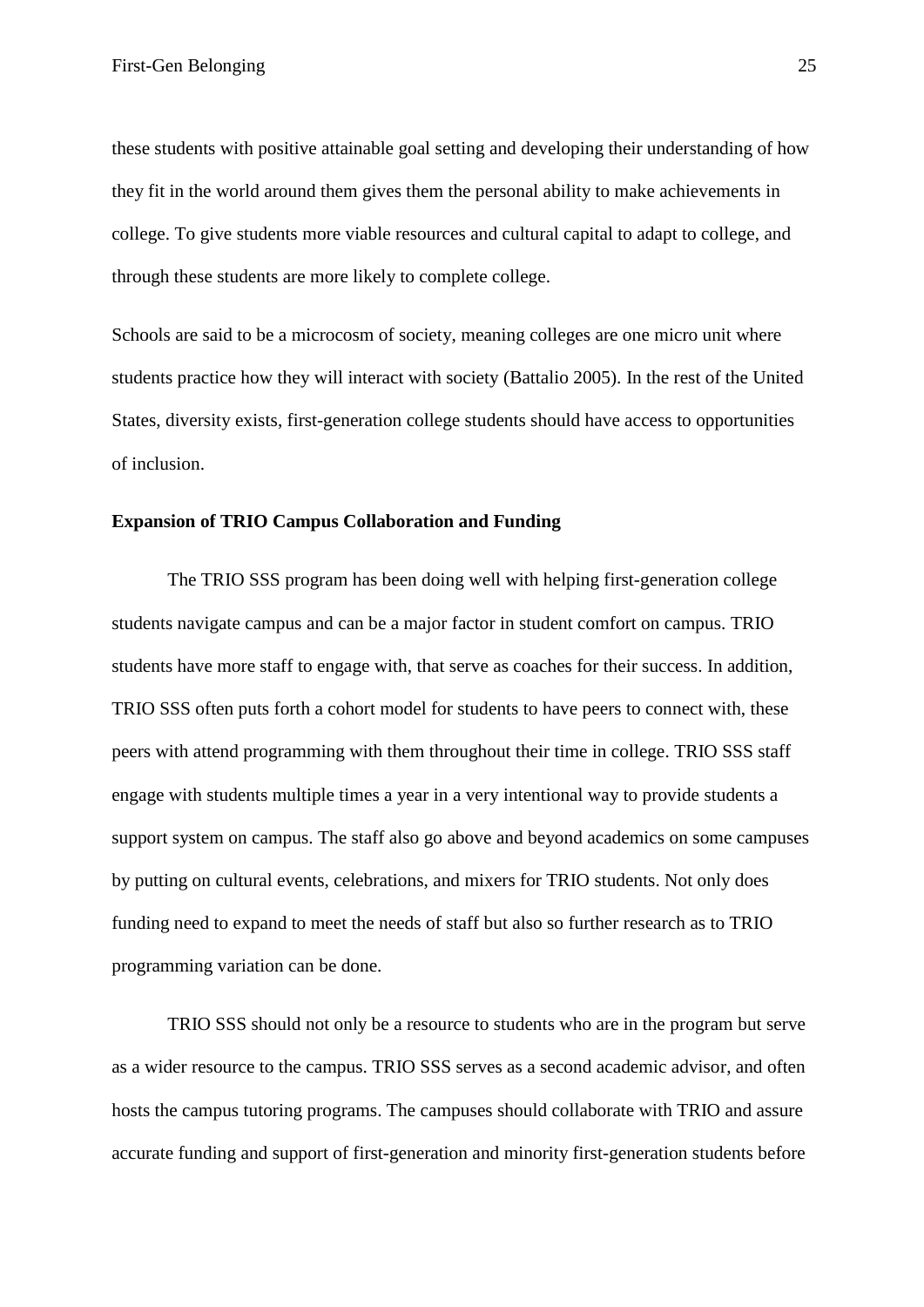increasing efforts to enroll more students. The TRIO staff have been trained to put students first, meet them where they are, and ensure their success. The staff work with goal setting and interact with various offices on campus to better support students. When the campus begins to turn to TRIO for guidance on serving students who are needing more support, TRIO can be a resource to coordinating this support and engaging collaboratively with parties that can influence these student's success. TRIO SSS cannot, with the current funding and staffing, serve all the first-generation college students going to American colleges and universities. Campus' need to be better engaged in retention and attrition for first-generation college students, from every level of campus personnel.

#### Belonging through a Culturally Engaging Campus Environment model

Campus climate and the Culturally Engaging Campus Environments model (Museus, 2014) change the focus of first-generation college students to adapt to the college campus, focusing the efforts on how the campus can be more engaging, and inclusive. The Culturally Engaging Campus Environment Model allows institutions to further evaluate their improvements in various areas students engage within (Museus, Saelua, and Yi, 2016). This is a framework for college success that emphasizes the importance of social belonging for student's success and degree completion.

Through this model, the campus can better engage diverse students by making a systematic change. The campus environment has many factors; below you can see the elements of their engagement. A first-generation college student needs more than just support from the TRIO staff and family, because sense of belonging has many more components than just support system from one department. When the college adapts its method for student success, reframing the importance to be student belonging as a major influence of their overall success at the college students become a greater priority. For first-generation college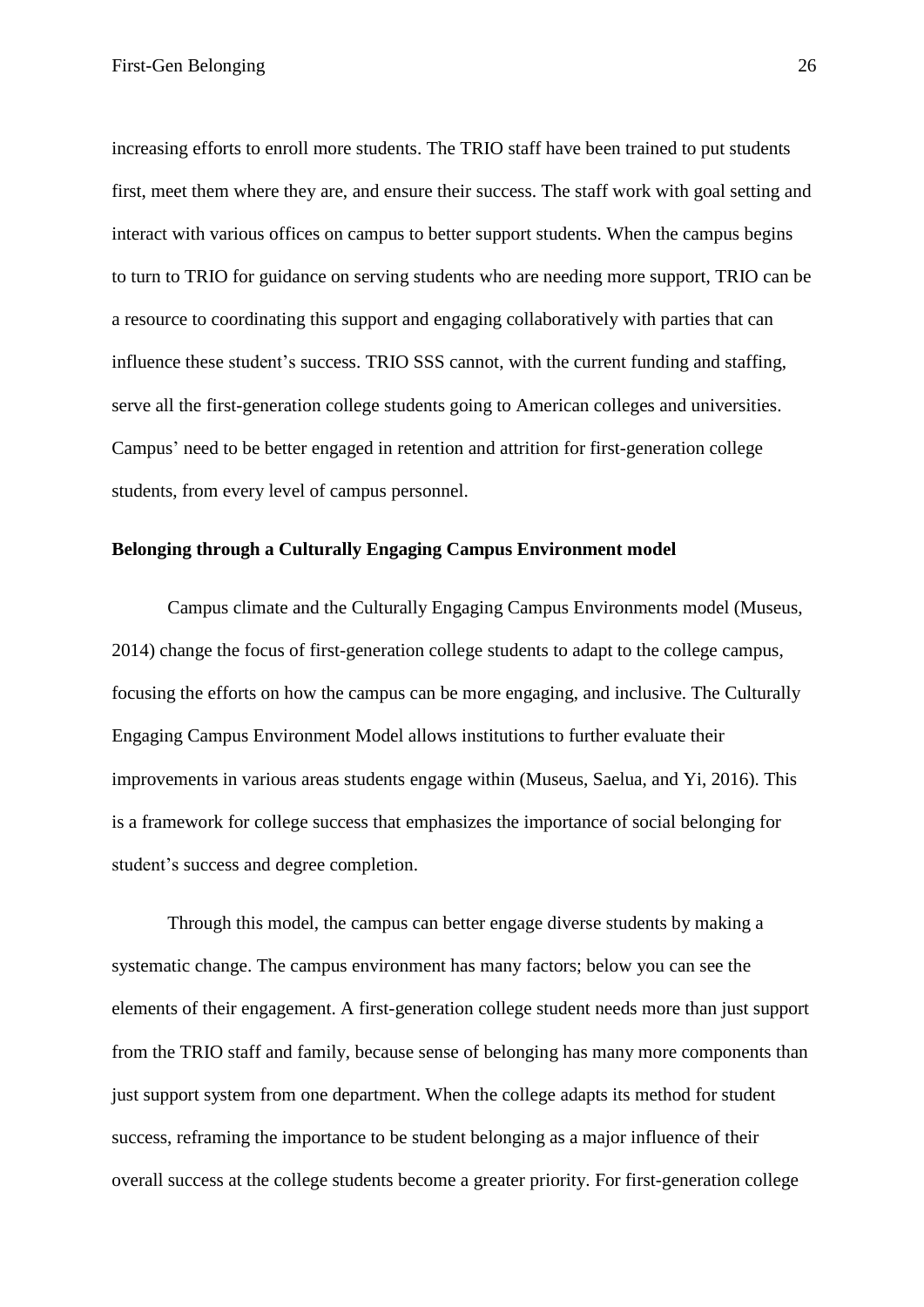students, belonging is an influence on their success at a college because they are more likely to reach out to staff or their peers for support, making their social barriers lessen.

Students who engage with the TRIO SSS program go through an indirect approach to this model, but TRIO SSS is unable to serve all first-generation students. The wider campus can utilize this model to reach all first-generation college students, to better serve this increasing demographic. As numbers grow and TRIO SSS funding and staff do not, there must be a larger effort from the campus to engage students, not just a specialized group. Because many first-generation college students are of minority background, having a campus that embraces culture and looks toward this to have students integrate, they can feel more belonging. Restructuring away from acculturation can help first-generation students who are of minority background better relate, feel empowered, and embrace themselves.

The Culturally Engaged Campus Model of success focus' on how the environment creates the students experience. The model can be an adaptable model for assessing the campus' balance of student sense of belonging and engagement. Cultural familiarity is a backbone of the model, requiring college staff to get to know the demographics of the student population. Cultural familiarity is the understanding of self, that is one part of it, that gives minority first-generation and first-generation students the ability to navigate the world, but this only factors in partly to the students' cultural relevance, a foundational point of a culturally engaged campus. Through the model, campus' must place a deeper understanding of students to increase their engagement. When staff become more invested in students, beyond academics, students validated by their community, seeking more investment from cross-campus. As staff become better trained with understanding their engagement of students on the college campus, they will be able to humanize student experiences when they are facing a difficult transition and provide more holistic support. Students can begin to focus

27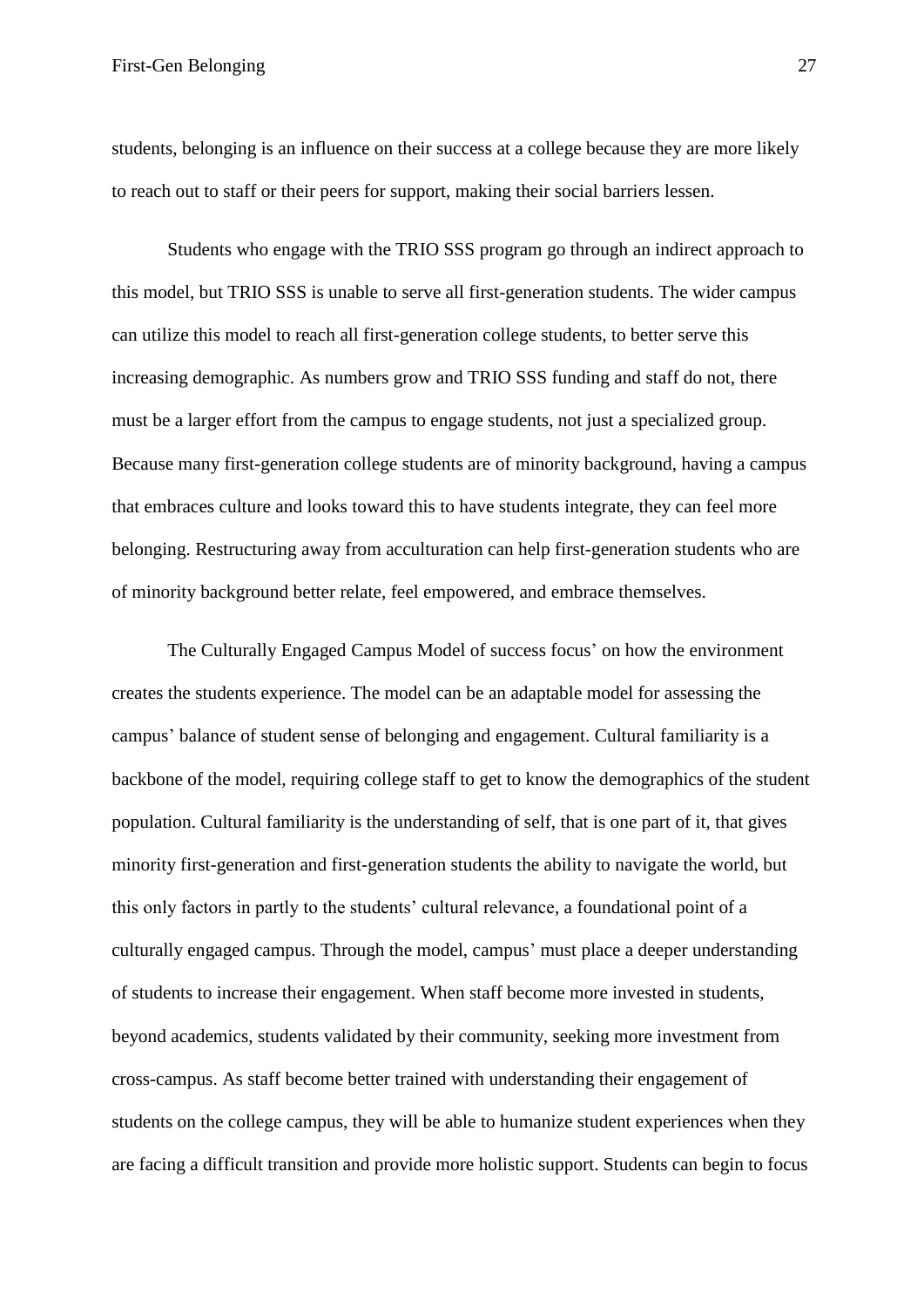on their academic performance and goals, they will also feel more comfortable reaching out to face academic faculty when they are struggling with their academics because the relationship is built.



Figure 1: The Culturally Engaging Campus Environments (CECE) Model of College Success

When the wider institution gets involved in students belonging, there is a wider support network for students coming in with less social capital, and even academic readiness. Students will also feel more culturally validated if the staff engages with cultural competence and has knowledge of where students are coming from, again being beneficial since many first-generation college students are from a minority background. With all of these environmental factors being adjusted toward a different method of seeking student success, sense of belonging naturally increases to allow proper balance of academic dispositions and performance.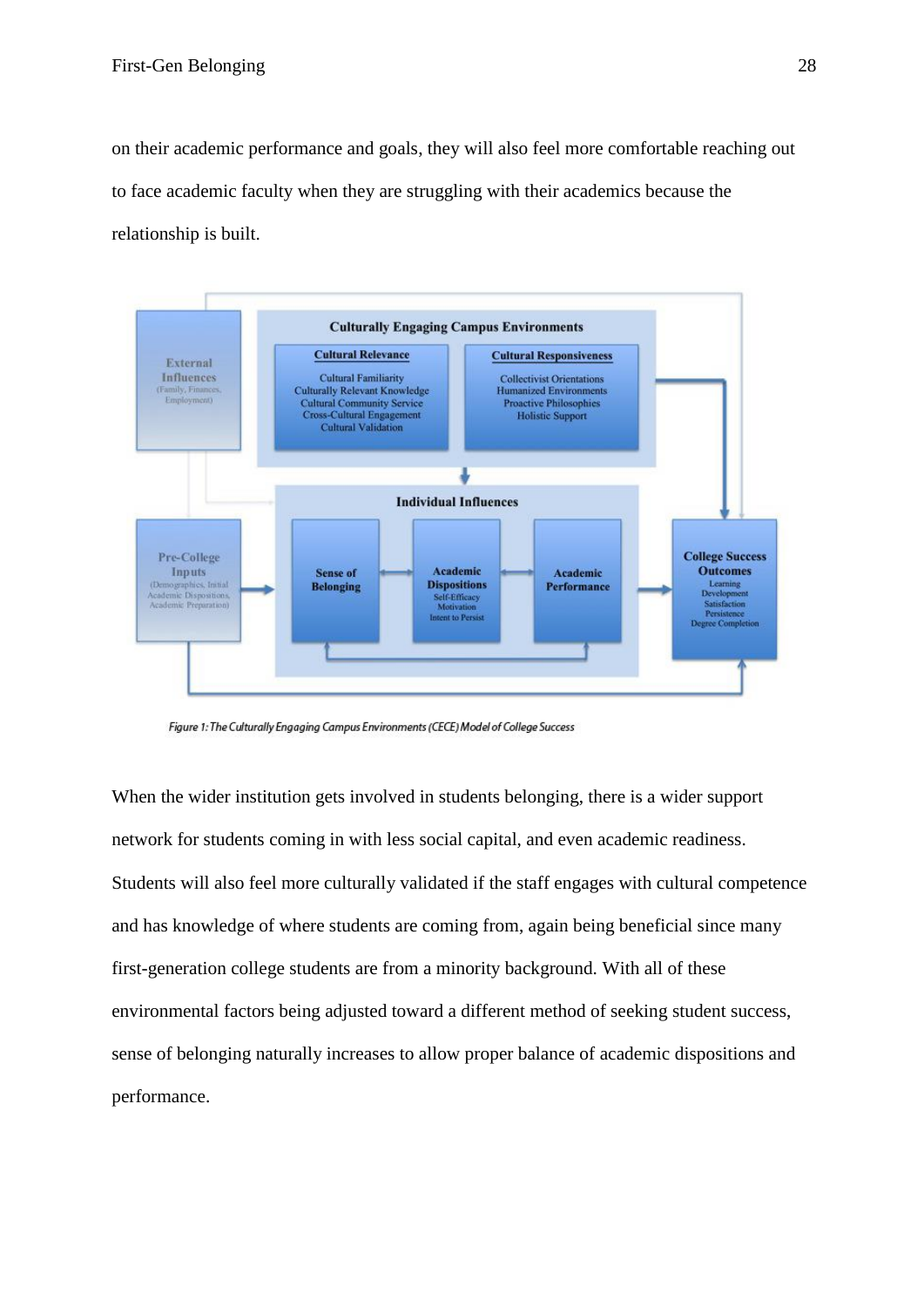The shift, now that access has begun, should be for campuses to offer students more worth and belonging, to further enrich the cultural of the school. Through the Culturally Engaging Campus Environments Model, campus' can further evaluate how their environment is doing to increase students sense of belonging. Campus' who better understand their impact are better equipped to helping first-generation college students complete their degree and enter the workforce after this milestone.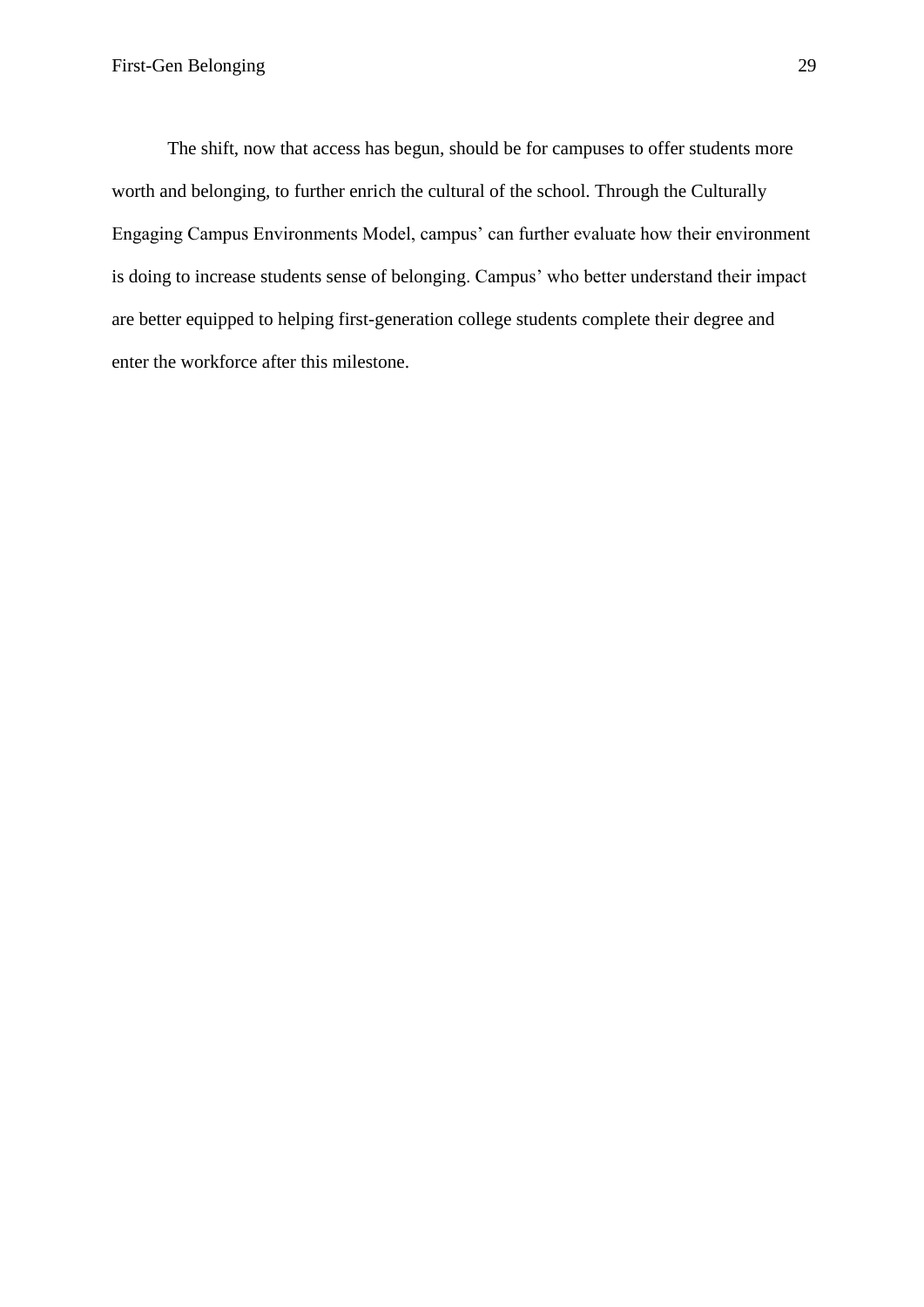#### **Conclusion**

As we begin to evolve as a culture that requires college degrees for skilled and technical jobs, colleges will have to continue to find ways to widen their mission to serve more first-generation college students. Within the first-generation student population is untapped talent, diversity in ability, socioeconomic class, race and ethnicity, and various experiences that can enhance a university. Education has been long rumoured to be a tool for success, but with jobs needing education rising, this is no longer a tool but a necessity. Firstgeneration college students have been granted access to higher education but will greatly benefit from campus' increasing their sense of belonging. Expansion of the wider campus embracing student success and belonging, and further funding and development of TRIO SSS programming will ensure greater success of not just first-generation college students but all students in a university setting.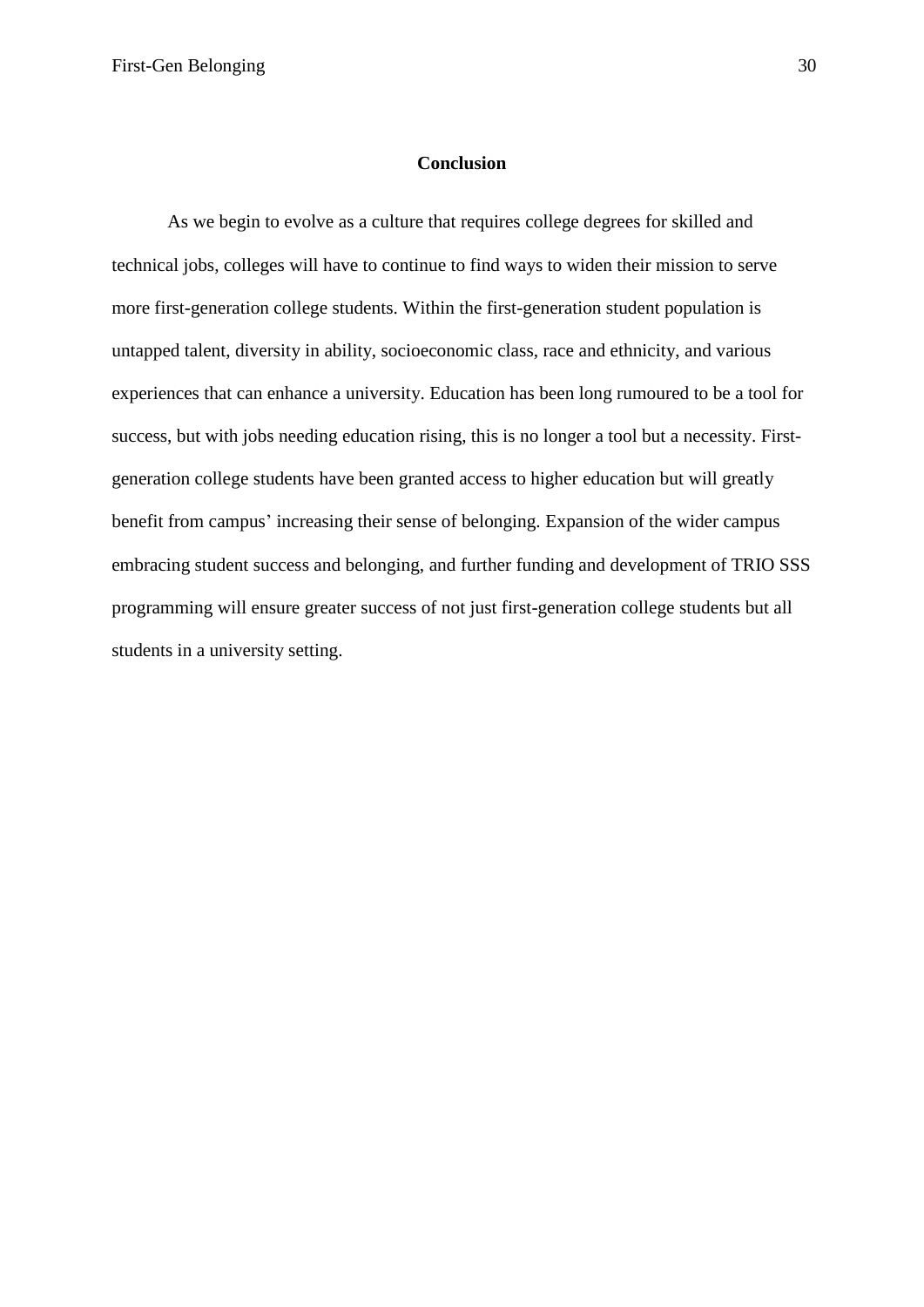#### **References**

- Allison, K. W., Gregg, P. L., Jalomo, R., Millar, S. B., Rendon, L. I., Terenzini, P. T., & Upcraft, M. L. (1994). The transition to college: Diverse students, diverse stories. Research in higher education, 35(1), 57-73.
- Balemian, K., & Feng, J. (2013). First Generation Students: College Aspirations, Preparedness and Challenges. College Board.

Bandura, A. (1997). Self-efficacy: The exercise of control. Macmillan.

- Battalio, R. (2005). Setting the stage for a diverse audience. Kappa Delta Pi Record, 42(1),  $24-27.$
- Baum, S., Ma, J., & Payea, K. (2013). Education pays 2013. The College Board.
- Bennett, C., & Okinaka, A. M. (1990). Factors related to persistence among Asian, Black, Hispanic, and White undergraduates at a predominantly White university: Comparison between first- and fourth-year cohorts. The Urban Review, 22(1), 33-60.
- Brand, B., & Hooker, S. (2010). College knowledge: A critical component of college and career readiness. New directions for youth development, 2010(127), 75-85.
- Bugarin, R., Nunez, A. M., & Warburton, E. C. (2001). Bridging the Gap: Academic Preparation and Postsecondary Success of First-Generation Students. Statistical Analysis Report. Postsecondary Education Descriptive Analysis Reports.
- Butler-Barnes, S.T., Perkins, J., Walker Jr, T.A & Wolf, D. (2017). Social belonging and college retention: Results from a quasi-experimental pilot study. Journal of College Student Development, 58(5), 777-782.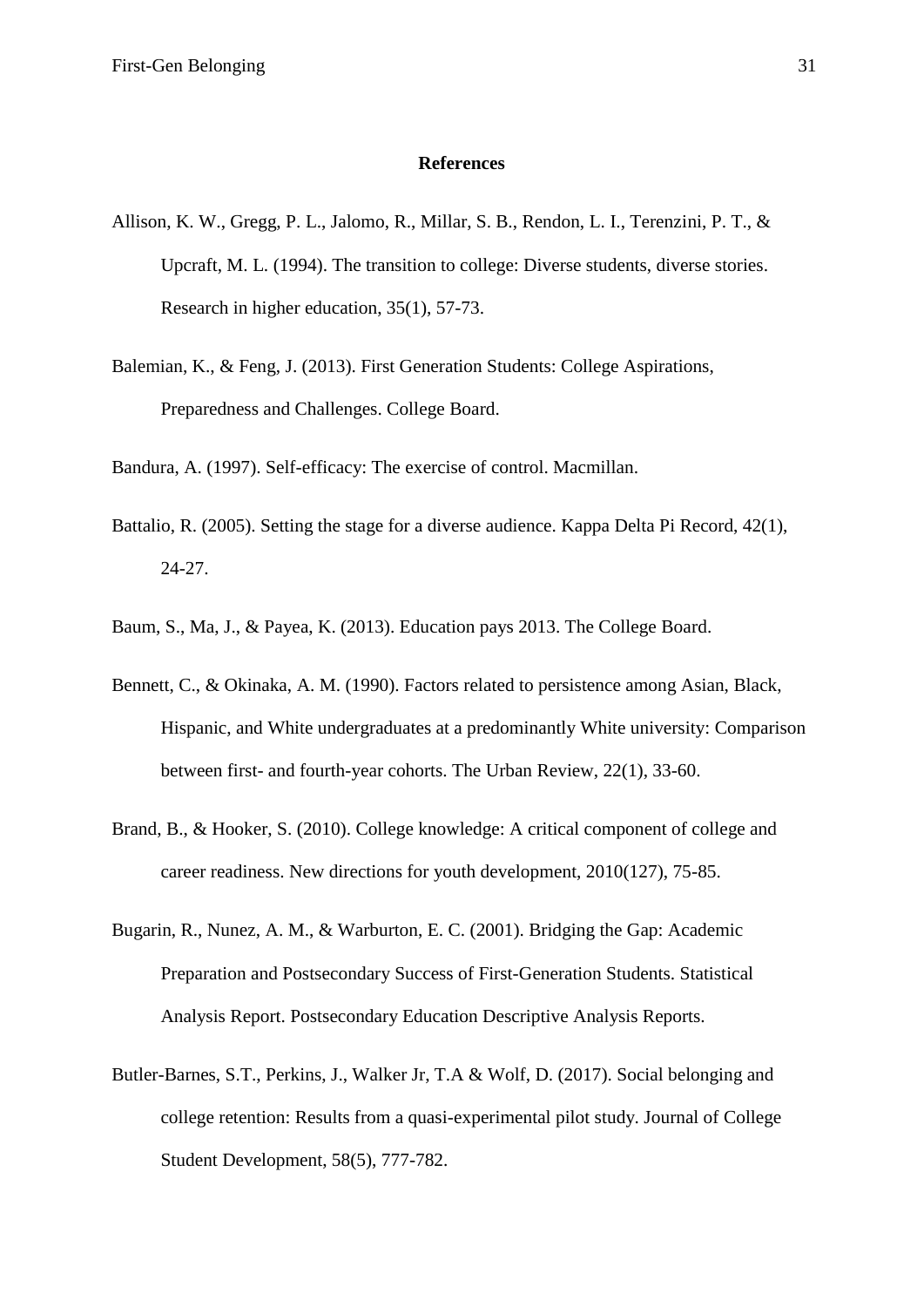- Carey, N., Cahalan, M. W., Cunningham, K., & Agufa, J. (2004). A Profile of the Student Support Services Program. 1997-98 and 1998-99, with Select Data from 1999-2000. US Department of Education.
- Carnevale, A. P., Smith, N., & Strohl, J. (2013). Recovery: Job growth and education requirements through 2020. Georgetown University Center on Education and the Workforce.
- Carnevale, A. P., Smith, N., & Strohl, J. (2013). Recovery: Job growth and education requirements through 2020. Georgetown University Center on Education and the Workforce.
- Cheeseman, J., & Newburger, E. (2002). The big payoff: Educational attainment and synthetic estimates of work–life earnings (P23-210). Washington, DC: US Department of Commerce, US Census Bureau.
- Chemers, M. M., Garcia, B. F., & Hu, L. T. (2001). Academic self-efficacy and first year college student performance and adjustment. Journal of Educational psychology,  $93(1), 55.$
- Chesin, M. S., Jeglic, E. L., & Smith, K. M. (2014). Minority college student mental health: Does majority status matter? Implications for college counseling services, journal of Multicultural counseling and development, 42(2), 77-92.
- Cohen, G. L., & Walton, G. M. (2007). A question of belonging race, social fit, and achievement. Journal of personality and social psychology, 92(1), 82.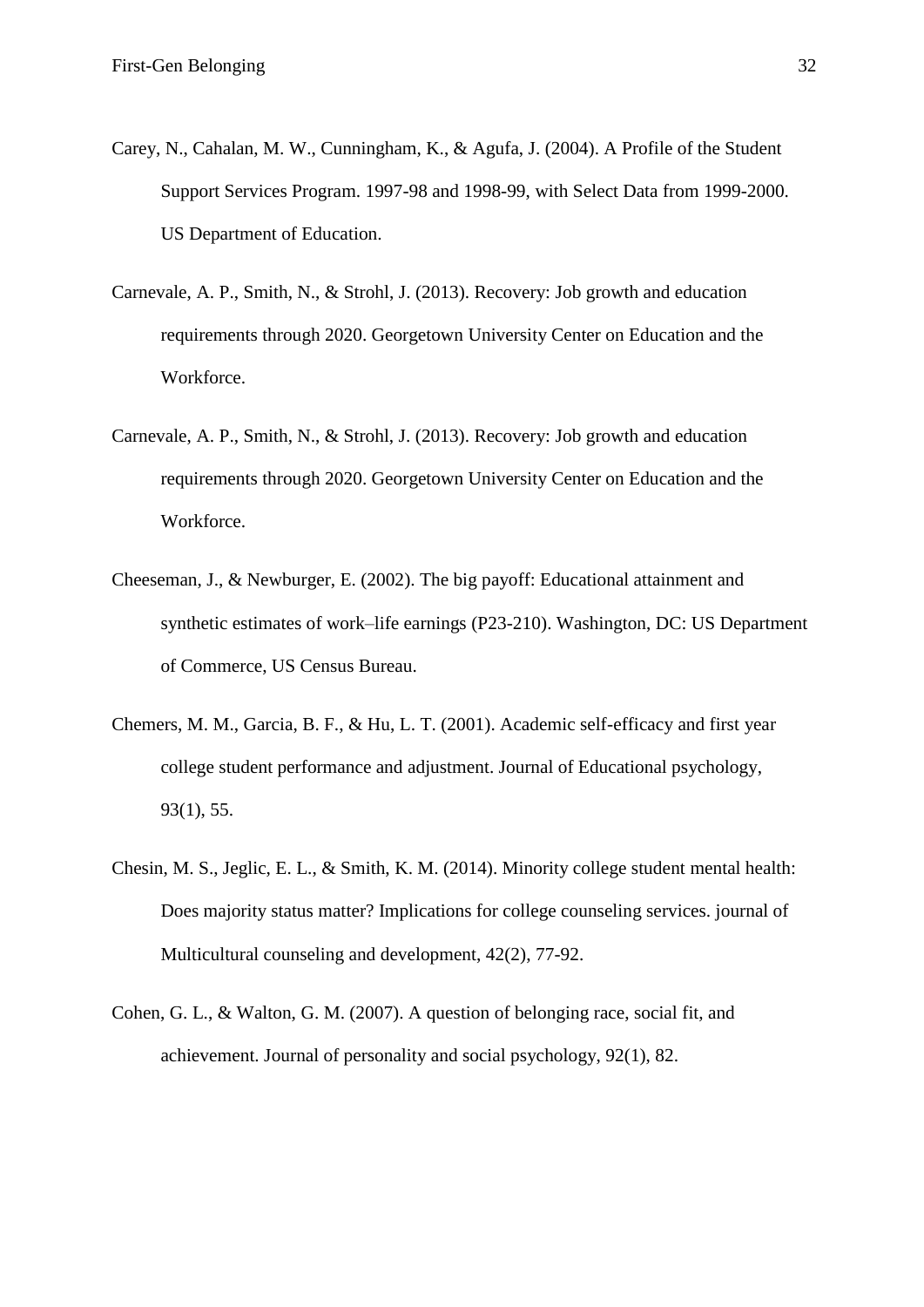College Board, "First-Generation Students: Counseling first-generation students about college." Retrieved March 30, 2019 from https://professionals.collegeboard.org/guidance/prepare/first-generation

Factsheets. (n.d.). Retrieved from https://pnpi.org/first-generation-students/

- Gibbons, M. M., & Shoffner, M. F. (2004). Prospective first-generation college students: Meeting their needs through social cognitive career theory. Professional School Counseling, 91-97.
- Goodenow, C. (1993). The psychological sense of school membership among adolescents: Scale development and educational correlates. Psychology in the Schools, 30(1), 79-90.
- Graham, L. (2011). Learning a new world: Reflections on being a first-generation college student and the influence of TRIO programs. New Directions for Teaching and Learning, 2011(127), 33-38.
- Grant-Vallone, E., Reid, K., Umali, C., & Pohlert, E. (2003). An analysis of the effects of self-esteem, social support, and participation in student support services on students' adjustment and commitment to college. Journal of College Student Retention: Research, Theory & Practice,  $5(3)$ ,  $255-274$ .
- Guillermo-Wann, C., Hurtado, S., & Ruiz Alvarado, A. (2015). Creating inclusive environments: The mediating effect of faculty and staff validation on the relationship of discrimination/bias to students' sense of belonging. Journal Committed to Social Change on Race and Ethnicity, 1 (1), 60-80.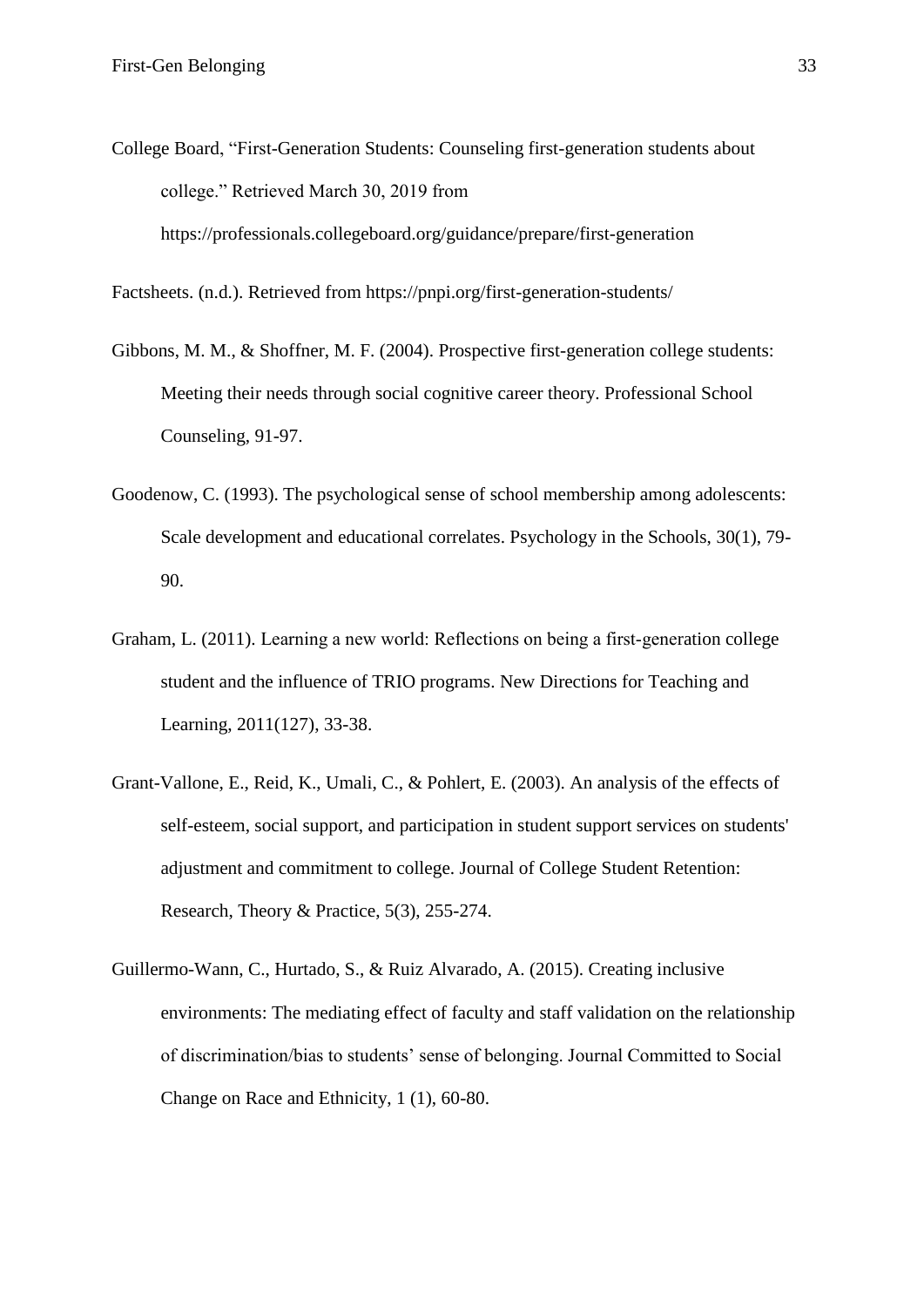- Gummadam, P., Ioffe, M., & Pittman, L. D. (2016). School belonging, ethnic identity, and psychological adjustment among ethnic minority college students. The Journal of Experimental Education, 84(2), 289-306.
- Haas, K., & Phinney, J. S. (2003). The process of coping among ethnic minority firstgeneration college freshmen: A narrative approach. The Journal of social psychology, 143(6), 707-726.
- Jehangir, R. (2010). Stories as knowledge: Bringing the lived experience of first-generation college students into the academy. Urban Education, 45(4), 533-553.
- Long, S. M., & Ostrove, J. M. (2007). Social class and belonging: Implications for college adjustment. The Review of Higher Education, 30(4), 363-389.
- Museus, S. D. (2014). The culturally engaging campus environments (CECE) model: A new theory of success among racially diverse college student populations. In Higher education: Handbook of theory and research (pp. 189-227). Springer, Dordrecht.
- Museus, S. D., Saelua, N., & Yi, V. (2016). The impact of culturally engaging campus environments on sense of belonging. The Review of Higher Education, 40(2), 187-215.
- National Survey of Student Engagement, (NSSE), (2018). "About NSSE." Retrieved March 28, 2019 from http://nsse.indiana.edu/html/about.cfm
- Nora, A., Pascarella, E. T., Springer, L., Terenzini, P. T., & Yaeger, P. M. (1996). Firstgeneration college students: Characteristics, experiences, and cognitive development. Research in Higher education, 37(1), 1-22.
- Our Opportunities and Our Challenges. (n.d.). Retrieved from http://www.firstgenerationfoundation.org/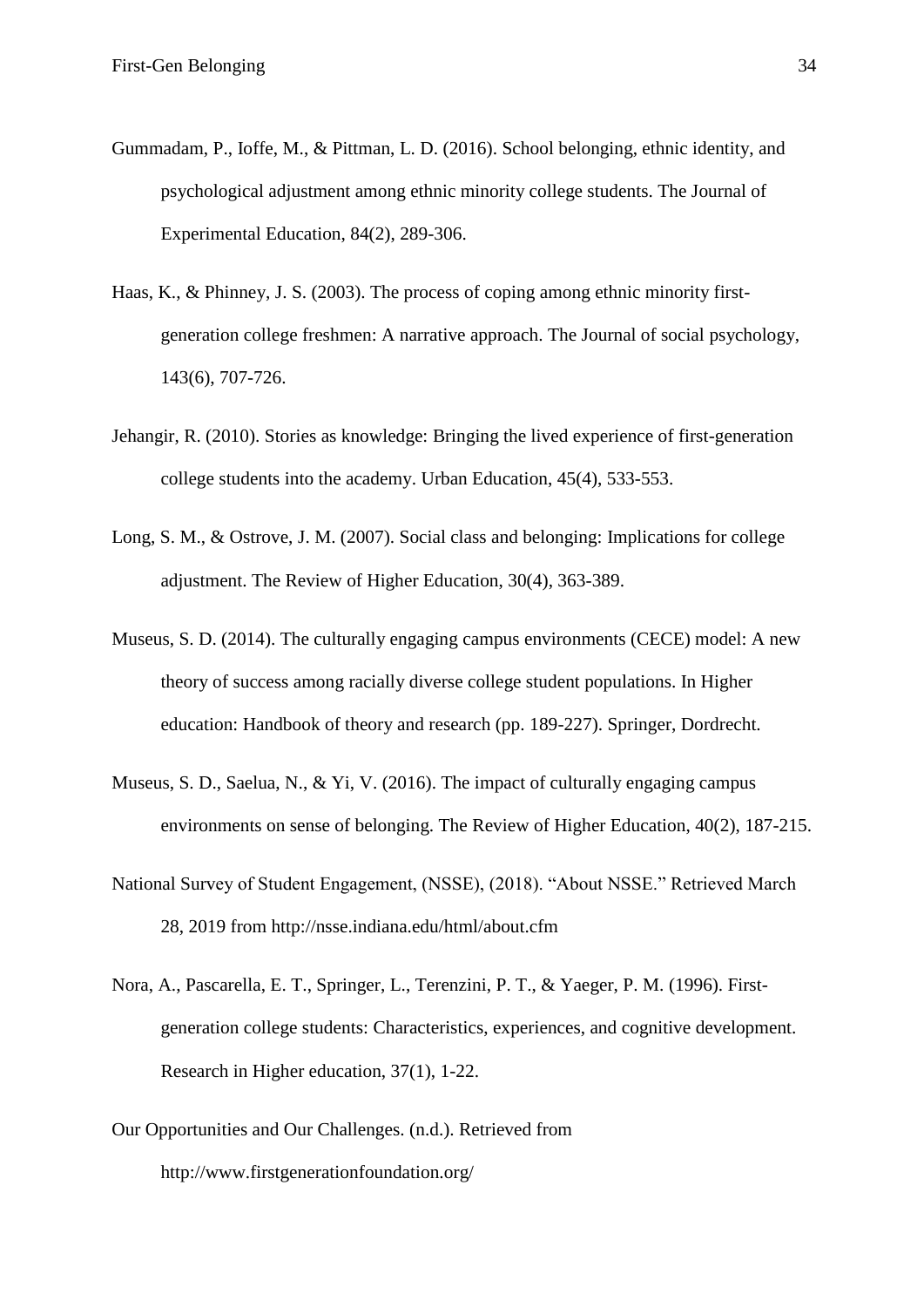- Pike, G. R., & Kuh, G. D. (2005). First-and second-generation college students: A comparison of their engagement and intellectual development. The Journal of Higher Education, 76(3), 276-300.
- Mulvaney Hoyer, K., & Redford, J., (2017). First Generation and Continuing-Generation College Students: A Comparison of High School and Postsecondary Experiences.
- Rothwell, J. (2016, October 26). The stubborn race and class gaps in college quality. Retrieved March 5, 2019, from https://www.brookings.edu/research/the-stubborn-raceand-class-gaps-in-college-quality/
- Skibell, A. (2015, October 26). New supports for first-gen students: Helpful or just 'a drop in the bucket?' Retrieved from https://hechingerreport.org/new-supports-for-first-genstudents-helpful-or-just-drop-in-the-bucket/
- Strayhorn, T. L. (2014). Modeling the determinants of college readiness for historically underrepresented students at 4-year colleges and universities: A national investigation. American Behavioral Scientist, 58(8), 972-993.
- Thayer, P. B. (2000). Retention of students from first generation and low-income backgrounds.
- Tinto, V. (1993). Leaving college: Rethinking the causes and cures of student attrition (2nd) Ed.). Chicago: University of Chicago Press.
- Tinto, V. (2004). Student Retention and Graduation: Facing the Truth, Living with the Consequences. Occasional Paper 1. Pell Institute for the Study of Opportunity in Higher Education.